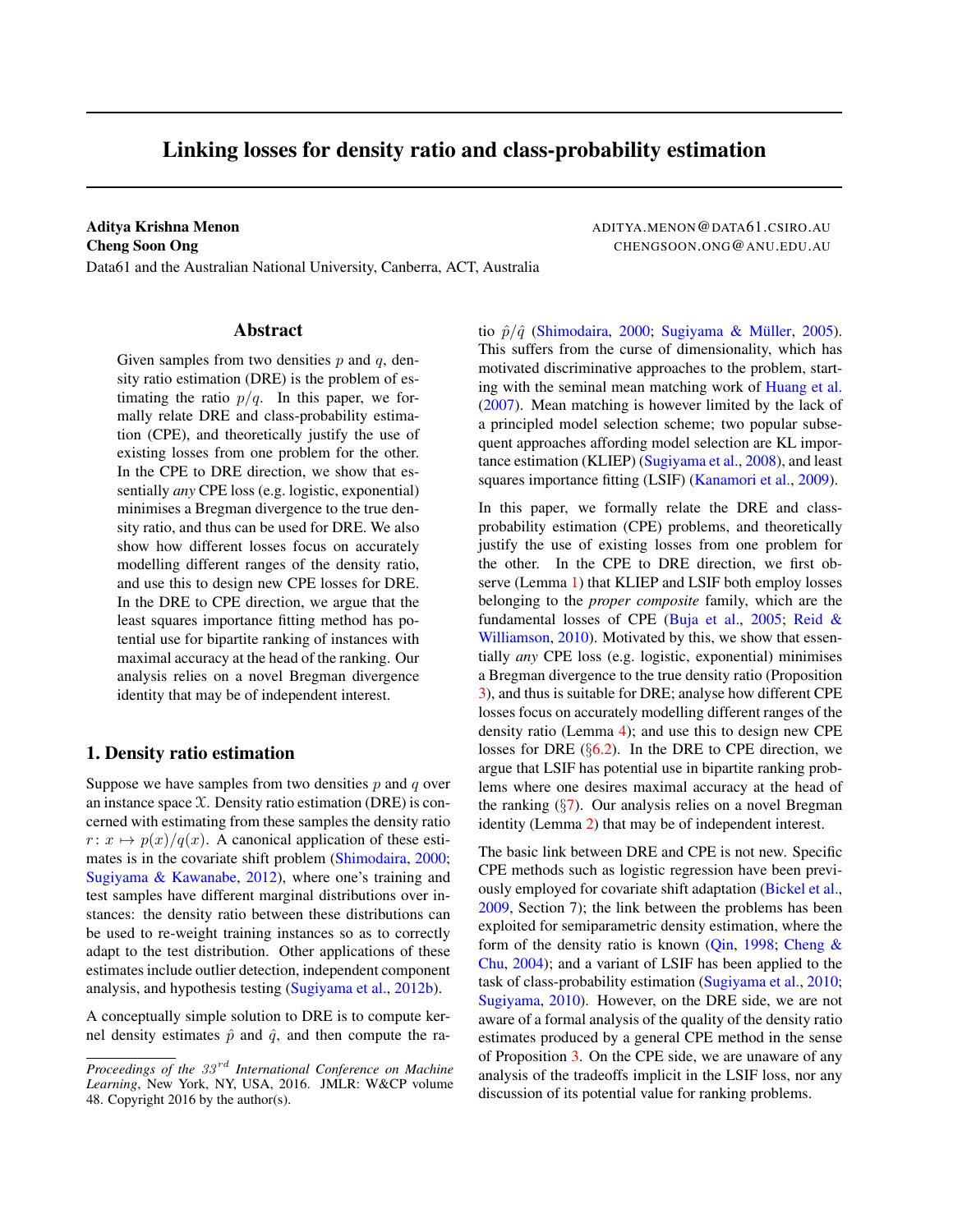## 2. Background and notation

We review some background material and fix notation.

#### 2.1. Learning from binary labels

Denote by D a distribution over  $\mathfrak{X} \times {\{\pm 1\}}$ , with random variables  $(X, Y) \sim \mathcal{D}$ . Any  $\mathcal{D}$  may be decomposed into class-conditionals  $(P, Q) = (\mathbb{P}(X | Y = 1), \mathbb{P}(X | Y =$  $(-1)$ ) and base rate  $\pi = \mathbb{P}(Y = 1)$ , or into marginal M =  $\mathbb{P}(X)$  and class-probability function  $\eta: x \mapsto \mathbb{P}(Y = 1 |$  $X = x$ ). We will write  $\mathcal{D} = (P, Q, \pi)$  or  $\mathcal{D} = (M, \eta)$ . The densities of  $P$ ,  $Q$  are assumed to exist and denoted by  $p$ ,  $q$ .

A *loss* is any  $\ell : {\pm 1} \times \mathbb{R} \to \mathbb{R}$ ; we interchangeably write  $\ell(y, \cdot)$  as  $\ell_y(\cdot)$ . A *scorer* is any  $s: \mathcal{X} \to \mathbb{R}$ . The  $\ell$ -risk for a scorer *s* wrt  $D$  is  $\mathbb{L}(s; D, \ell) = \mathbb{E}_{(X,Y) \sim D} [\ell(Y, s(X))]$ ; the Bayes-optimal scorer is  $s^* \doteq \operatorname{argmin}_s \mathbb{L}(s; \mathcal{D}, \ell)$ .

#### 2.2. Class-probability estimation

Class-probability estimation (CPE) is concerned with inferring  $\eta$ . This may be achieved via a suitable loss function. A loss  $\ell$  is *strictly proper composite* with (invertible) *link function*  $\Psi$ : [0, 1]  $\rightarrow \mathbb{R}$  if the Bayes-optimal scorer for the  $\ell$ -risk is  $s^* = \Psi \circ \eta$  [\(Buja et al.,](#page-8-2) [2005;](#page-8-2) [Reid](#page-9-5) [& Williamson,](#page-9-5) [2010\)](#page-9-5). Examples include the logistic loss  $\ell(y, v) = \log(1 + e^{-yv})$  with  $\Psi(p) = \log p/(1 - p)$ , exponential loss  $\ell(y, v) = e^{-yv}$  (as in AdaBoost) and square hinge loss  $\ell(y, v) = \max(0, 1 - yv)^2$  (as in L2-SVMs). If  $\ell$  is differentiable, it is strictly proper composite with invertible link Ψ iff [\(Reid & Williamson,](#page-9-5) [2010,](#page-9-5) Corollary 12)

$$
\Psi^{-1}(v) = \left(1 - \ell'_1(v)/\ell'_{-1}(v)\right)^{-1}.
$$
 (1)

<span id="page-1-3"></span>Given a strictly proper composite  $\ell$ , we call  $\lambda = \ell$   $\circ$  $\Psi: [0, 1] \rightarrow \mathbb{R}$  the underlying *proper loss* for  $\ell$ . The negative conditional Bayes risk  $f : [0, 1] \rightarrow \mathbb{R}$  of  $\ell$  is then

$$
f(u) = -u \cdot \lambda_1(u) - (1 - u) \cdot \lambda_{-1}(u).
$$
 (2)

Given a scorer s with low  $\ell$ -risk, we can regard  $\hat{\eta} \doteq \Psi^{-1} \circ s$ to be an estimate of  $\eta$ . The quality of this estimate can be quantified: the *regret* or excess risk of a scorer s over the Bayes-optimal is [\(Reid & Williamson,](#page-9-5) [2010,](#page-9-5) Corollary 9, Corollary 13)

reg(s; D, 
$$
\ell
$$
) = L(s; D,  $\ell$ ) – L( $\Psi \circ \eta$ ; D,  $\ell$ )  
\n= E<sub>X~M</sub> [B<sub>f</sub>( $\eta$ (X),  $\hat{\eta}$ (X))]  
\n= E<sub>X~M</sub>  $\left[ \int_0^1 w(c) \cdot \text{reg}_c(\eta(X), \hat{\eta}(X)) dc \right],$  (3)

where  $B_f$  is a Bregman divergence with generator f, the *weight function*  $w = f''$ , and  $\text{reg}_c(\eta, \hat{\eta}) = |\eta - c| \cdot [(\eta -$ 

 $(c) \cdot (\hat{\eta} - c) < 0$ ] the *cost-sensitive* pointwise regret. Intuitively, Equation [4](#page-1-0) says that a loss focusses on accurately modelling the range of  $\eta$  values for which  $w(\cdot)$  is large. For example, logistic loss has as  $f$  the negative Shannon entropy, and so seeks an  $\hat{\eta}$  with minimal KL-divergence to  $\eta$ ; further, it has weight function  $w(c) = (c \cdot (1-c))^{-1}$ .

### <span id="page-1-1"></span>2.3. Covariate shift adaptation

In covariate shift problems [\(Sugiyama & Kawanabe,](#page-9-1) [2012\)](#page-9-1), we have train and test distributions  $\mathcal{D}_{\text{Tr}}$  and  $\mathcal{D}_{\text{Te}}$  with  $\eta_{\rm Tr} = \eta_{\rm Te}$ , but  $M_{\rm Tr} \neq M_{\rm Te}$ . Our goal remains to minimise  $\mathbb{L}(s; \mathcal{D}_{\text{Te}}, \ell)$ . This is a canonical application for DRE because the importance weighting identity

<span id="page-1-5"></span>
$$
\mathbb{L}(s; \mathcal{D}_{\mathrm{Te}}, \ell) = \mathbb{E}_{\mathsf{X} \sim M} \left[ r(\mathsf{X}) \cdot \mathbb{E}_{\mathsf{Y} \sim \eta(\mathsf{X})} \left[ \ell(\mathsf{Y}, s(\mathsf{X})) \right] \right] (5)
$$

for density ratio  $r = m_{\text{Te}}/m_{\text{Tr}}$  of the corresponding marginal densities implies that if we estimate  $r$ , we can simply re-weight training instances accordingly so as to adapt to the test distribution [\(Shimodaira,](#page-9-0) [2000\)](#page-9-0). (On finite samples, importance weighting may actually bring little or *negative* improvement, and thus covariate shift adaptation may require more than simply estimating  $r$  [\(Cortes et al.,](#page-8-6) [2010;](#page-8-6) [Reddi et al.,](#page-8-7) [2015;](#page-8-7) [Swaminathan & Joachims,](#page-9-8) [2015\)](#page-9-8); this is however beyond the scope of the present paper.)

## 3. Linking density ratios to class-probabilities

Suppose we wish to estimate a density ratio  $r = p/q$ , given samples from the respective densities. One can view these samples as arising from a distribution  $D$  over binary labels, where  $p$  and  $q$  are the densities of the class-conditional distributions, and  $\pi$  is the relative frequency of samples from the densities. (For the covariate shift problem of  $\S 2.3$ , such a D would encode the discrimination between training and testing instances with  $p = m_{\text{Te}}$  and  $q = m_{\text{Tr}}$ .

The above suggests that methods for learning from binary labels could be used to estimate  $r$ . Indeed, as in [Bickel](#page-8-3) [et al.](#page-8-3) [\(2009\)](#page-8-3); [Smola](#page-9-9) [\(2010\)](#page-9-9), Bayes' rule implies:

$$
(\forall x \in \mathfrak{X}) \frac{\eta(x)}{1 - \eta(x)} = \frac{p(x)}{q(x)} \cdot \frac{\pi}{1 - \pi},\tag{6}
$$

where  $P(X = x)$  cancels for both terms in the LHS; thus,

$$
(\forall x \in \mathfrak{X}) r(x) \doteq \frac{p(x)}{q(x)} = \Psi_{\text{dr}} (\eta(x)), \tag{7}
$$

<span id="page-1-4"></span>for the link function

<span id="page-1-6"></span><span id="page-1-2"></span>
$$
\Psi_{\rm dr}(u) \doteq \frac{1-\pi}{\pi} \cdot \frac{u}{1-u}.\tag{8}
$$

<span id="page-1-0"></span>Intuitively, this elementary fact suggests one should be able to uses CPE losses to perform DRE, and vice-versa. The rest of the paper makes this intuition precise. We devote the next few sections to the usage of CPE losses for DRE, and then return to the usage of DRE losses for CPE in §[7.](#page-5-0)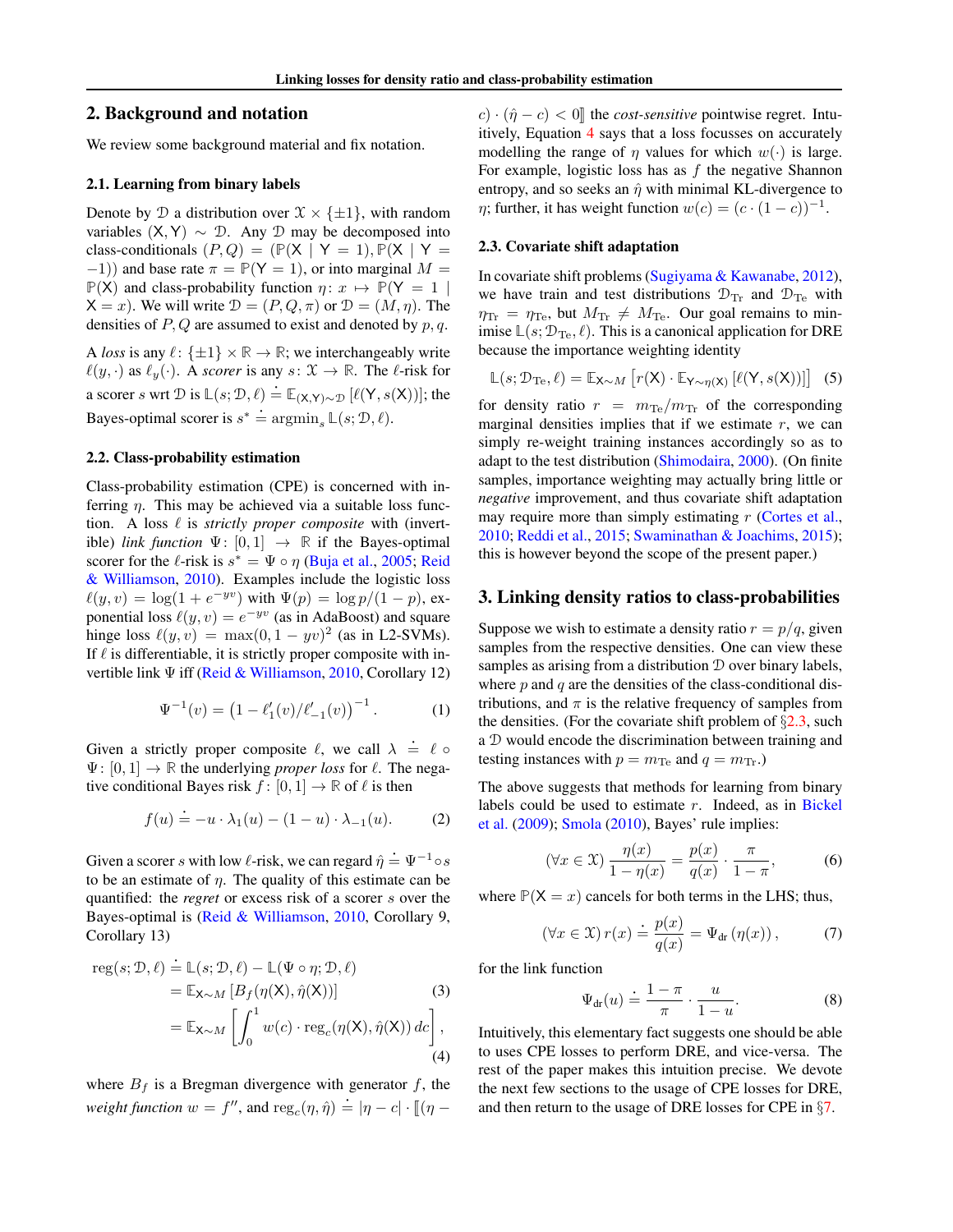## 4. DRE via CPE loss minimisation

We now show how Equation [7](#page-1-2) may be used to re-interpret existing DRE approaches as implicitly performing CPE, as well as motivate performing DRE via a general CPE loss. In what follows, we assume that  $\pi = 1/2^{-1}$  $\pi = 1/2^{-1}$  $\pi = 1/2^{-1}$ , so that

$$
\Psi_{\rm dr}(u) = \frac{u}{1-u},\tag{9}
$$

with  $\Psi_{dr}^{-1}(v) = v/(1 + v)$  for  $v \ge 0$ .

## <span id="page-2-7"></span>4.1. Estimating density ratios with the  $\Psi_{dr}$  link

To estimate  $r$ , Equation  $\overline{7}$  $\overline{7}$  $\overline{7}$  suggests that we minimise the  $\ell$ -risk for proper composite  $\ell$  with link  $\Psi_{dr}$ , as the corresponding Bayes-optimal scorer is exactly  $s^* = \Psi_{dr} \circ \eta = r$ . Given a scorer s with low  $\ell$ -risk, we can then treat  $\hat{r} = s$ as an estimate of the density ratio. We now see how two existing approaches to DRE do precisely this.

The KLIEP loss. Consider the loss

<span id="page-2-9"></span><span id="page-2-2"></span>
$$
\ell_{-1}(v) = a \cdot v \text{ and } \ell_1(v) = -\log v \tag{10}
$$

for  $a > 0$ , with corresponding risk

$$
\mathbb{L}(s; \mathcal{D}, \ell) = \mathbb{E}_{\mathsf{X} \sim P} \left[ -\log s(\mathsf{X}) \right] + a \cdot \mathbb{E}_{\mathsf{X} \sim Q} \left[ s(\mathsf{X}) \right] \tag{11}
$$

defined for any  $s \in \mathcal{S} \subseteq \mathbb{R}^{\mathcal{X}}_+$ . For suitable a, finding  $\min_{s \in \mathcal{S}} \mathbb{L}(s; \mathcal{D}, \ell)$  is equivalent to the constrained problem

$$
\min_{s \in \mathcal{S}} \mathbb{E}_{\mathsf{X} \sim P} \left[ -\log s(\mathsf{X}) \right] : \mathbb{E}_{\mathsf{X} \sim Q} \left[ s(\mathsf{X}) \right] = 1,
$$

which is exactly the objective of the KLIEP method of [Sugiyama et al.](#page-9-4) [\(2008\)](#page-9-4); we thus call the loss of Equation [10](#page-2-2) the *KLIEP loss*. The unconstrained objective was also considered in [du Plessis & Sugiyama](#page-8-8) [\(2012\)](#page-8-8).

The LSIF loss. Consider the loss

<span id="page-2-10"></span><span id="page-2-3"></span>
$$
\ell_{-1}(v) = 1/2 \cdot v^2 \text{ and } \ell_1(v) = -v,\tag{12}
$$

with corresponding risk

$$
\mathbb{L}(s; \mathcal{D}, \ell) = \mathbb{E}_{\mathsf{X} \sim P} \left[ -s(\mathsf{X}) \right] + \mathbb{E}_{\mathsf{X} \sim Q} \left[ \frac{1}{2} \cdot s(\mathsf{X})^2 \right]. \tag{13}
$$

The problem  $\min_{s} \mathbb{L}(s; \mathcal{D}, \ell)$  is exactly that considered by the LSIF method of [Kanamori et al.](#page-8-1) [\(2009\)](#page-8-1); we thus call the loss of Equation [12](#page-2-3) the *LSIF loss*. One appealing property of the LSIF loss is that when working with linear scorers  $s: x \mapsto \langle w, x \rangle$ , the risk has a closed form minimiser

$$
w^* = \left(\mathbb{E}_{\mathsf{X}\sim Q} \left[\mathsf{X}\mathsf{X}^T\right]\right)^{-1} \cdot \mathbb{E}_{\mathsf{X}\sim P} \left[\mathsf{X}\right].\tag{14}
$$

To analyse the above, consider the family of power losses suggested in [Sugiyama et al.](#page-9-10) [\(2012a,](#page-9-10) Section 3.4),

$$
\ell_{-1}(v) = \frac{v^{1+\alpha} - 1}{1+\alpha} \text{ and } \ell_1(v) = \frac{1-v^{\alpha}}{\alpha} \qquad (15)
$$

for  $\alpha \in (0, 1]$ . As  $\alpha \to 0^+$ , we get the (translated) KLIEP loss for  $a = 1$ ; for  $\alpha = 1$ , we get the (translated) LSIF loss. It is easy to check that all these losses are strictly proper composite, with link  $\Psi_{dr}$ .

<span id="page-2-11"></span><span id="page-2-0"></span>**Lemma 1.** *For any*  $\alpha \in (0, 1]$ *, the power loss of Equation [15](#page-2-4) is strictly proper composite with link* Ψ*dr. At the limit*  $\alpha \rightarrow 0^+$ , the KLIEP loss with parameter  $a > 0$  of Equation *[10](#page-2-2)* is also strictly proper composite with link  $a^{-1} \cdot \Psi_{dr}$ .

*Proof.* Since  $\ell$  is differentiable, with

$$
\ell'_{-1}(v) = v^{\alpha}
$$
 and  $\ell'_{1}(v) = -v^{\alpha-1}$ ,

by Equation [1](#page-1-3) it is strictly proper composite with link

$$
\Psi^{-1}(v) = \left(1 + \frac{1}{v}\right)^{-1} = \Psi_{\text{dr}}^{-1}(v).
$$

A similar argument applies to the general KLIEP loss.  $\Box$ 

The above interpretation of the KLIEP and LSIF losses in terms of CPE evinces why they are suitable for DRE: the optimal scorer for each is exactly the true density ratio.

#### 4.2. Estimating density ratios with *any* link

While the previous section focussed on DRE using the link  $\Psi_{dr}$ , nothing prohibits the use of an arbitrary link  $\Psi$ . Suppose we have a proper composite  $\ell$  with link  $\Psi$ , and Bayesoptimal scorer  $s^* = \Psi \circ \eta$ . Then, by Equation [7,](#page-1-2)

$$
(\forall x \in \mathcal{X}) r(x) = \frac{1 - \pi}{\pi} \cdot \frac{\Psi^{-1}(s^*(x))}{1 - \Psi^{-1}(s^*(x))}.
$$
 (16)

Given an arbitrary scorer  $s$  with low  $\ell$ -risk, it is natural then to use the density ratio estimator

<span id="page-2-6"></span><span id="page-2-5"></span>
$$
\hat{r}(x) \doteq \frac{1 - \pi}{\pi} \cdot \frac{\hat{\eta}(x)}{1 - \hat{\eta}(x)},\tag{17}
$$

recalling that  $\hat{\eta} = \Psi^{-1} \circ s$ . For example, with the logistic loss, for which  $\Psi^{-1}(v) = (1 + e^{-v})^{-1}$ , we have  $\hat{r}(x) = e^{s(x)}$  when  $\pi = 1/2$ . Precisely such an estimate was previously considered in [Bickel et al.](#page-8-3) [\(2009,](#page-8-3) Section 7) in the context of covariate shift adaptation.

<span id="page-2-8"></span>The above appears to definitively establish the suitability of CPE losses for DRE. However, while Equation [16](#page-2-5) justifies the CPE loss minimisation approach asymptotically, what can be guaranteed about the quality of an *imperfect* estimate  $\hat{r}$  as in Equation [17?](#page-2-6) This issue is more subtle, and is the subject of our next section.

## <span id="page-2-4"></span>5. A Bregman minimisation view of DRE

Recall from Equation [3](#page-1-4) that proper composite loss minimisation is equivalent to minimising a specific Bregman divergence between  $\hat{\eta}$  and  $\eta$ . Since r and  $\eta$  are related by

<span id="page-2-1"></span><sup>&</sup>lt;sup>1</sup>[A](#page-10-0)ppendix A covers the more cumbersome case  $\pi \neq 1/2$ .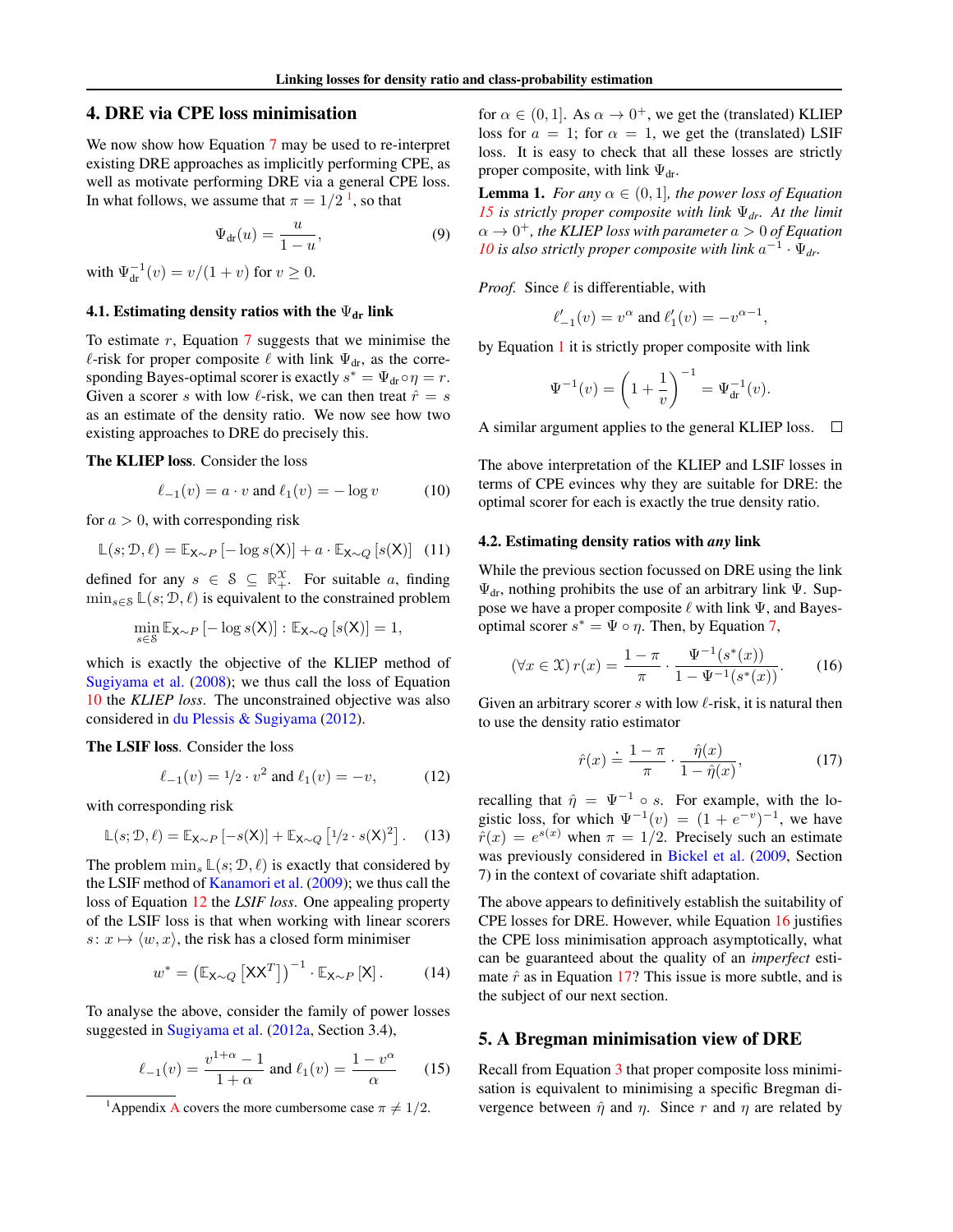a monotone transform (Equation [7\)](#page-1-2), in applications where only the ordering of the density ratio is important, this fact would suffice as guarantee of the quality of  $\hat{r}$ . In covariate shift modelling, however, one requires a good estimate of  $r$ , rather than some monotone transformation of  $r$  (other than multipication by a positive scalar). For this application, Equation [3](#page-1-4) by itself does not suffice; further, *prima facie*, one might be concerned that errors in the estimate  $\hat{\eta}$  are magnified uncontrollably when passed through the transform  $u/(1-u)$  to construct  $\hat{r}$ .

Fortunately, we can show that minimisation of (essentially) *any* strictly proper composite  $\ell$  results in a good  $\hat{r}$  in a precise sense: the procedure is equivalent to minimising a specific Bregman divergence of  $\hat{r}$  to the true r.

## 5.1. A novel Bregman identity

To quantify the quality of the density ratio estimates  $\hat{r}$ , the most natural way to proceed is to re-express Equation [3](#page-1-4) in terms of r rather than  $\eta$ . But how do we do this without appealing to specific properties of f or  $\Psi$ ? The answer is provided by the following Bregman identity, which to our knowledge is novel, and may be of independent interest.

<span id="page-3-1"></span>**Lemma 2.** *For any twice differentiable convex*  $f : [0, 1] \rightarrow$ R *with Bregman divergence*  $B_f(\cdot, \cdot)$ *,* 

$$
(\forall x, y \in [0, \infty)) B_f\left(\frac{x}{1+x}, \frac{y}{1+y}\right) = \frac{1}{1+x} \cdot B_{f^{\circledast}}(x, y),
$$

where  $f^{\circledast}$ :  $[0,\infty) \to \mathbb{R}$  *is given by* 

<span id="page-3-2"></span>
$$
f^{\circledast} \colon z \mapsto (1+z) \cdot f\left(\frac{z}{1+z}\right) \tag{18}
$$

*Proof.* By [\(Reid & Williamson,](#page-8-9) [2009,](#page-8-9) Equation 12),

$$
B_f(x, y) = \int_y^x (x - z) \cdot f''(z) \, dz. \tag{19}
$$

Applying this to the LHS,

$$
B_f\left(\frac{x}{1+x}, \frac{y}{1+y}\right) = \int_{\frac{y}{1+y}}^{\frac{x}{1+x}} \left(\frac{x}{1+x} - z\right) \cdot f''(z) \, dz.
$$

Employing the substitution  $z = \frac{u}{1+u}$ , with  $dz = \frac{du}{(1+u)^2}$ ,

LHS = 
$$
\int_{y}^{x} \left( \frac{x}{1+x} - \frac{u}{1+u} \right) \cdot f'' \left( \frac{u}{1+u} \right) \cdot \frac{1}{(1+u)^{2}} du
$$
  
= 
$$
\int_{y}^{x} \frac{x-u}{(1+x) \cdot (1+u)} \cdot f'' \left( \frac{u}{1+u} \right) \cdot \frac{1}{(1+u)^{2}} du
$$
  
= 
$$
\frac{1}{1+x} \cdot \int_{y}^{x} (x-u) \cdot f'' \left( \frac{u}{1+u} \right) \cdot \frac{1}{(1+u)^{3}} du
$$
  
= 
$$
\frac{1}{1+x} \cdot B_{f^{\circledast}}(x, y),
$$

where the last line is since by definition of  $f^{\circledast}$ ,

$$
(f^{\circledast})'(z) = \frac{1}{1+z} \cdot f'\left(\frac{z}{1+z}\right) + f\left(\frac{z}{1+z}\right)
$$

<span id="page-3-4"></span>and

$$
(f^{\circledast})''(z) = f''\left(\frac{z}{1+z}\right) \cdot \frac{1}{(1+z)^3}.\tag{20}
$$

Remark 1. One might think to generalise Lemma [2](#page-3-1) using a different change of variable in the integral above; however, this in general will not yield another Bregman divergence.

**Remark 2.**  $f^{\otimes}$  is closely related to the perspective transform  $f^{\diamond}$ :  $x \mapsto x \cdot f(1/x)$  of a convex function.

Remark 3. The somewhat awkward form of the arguments in the LHS is to simplify the results in the next section.

#### 5.2. Proper losses minimise a Bregman divergence to  $r$

Using Lemma [2,](#page-3-1) we can establish that proper composite loss minimisation is equivalent to minimising a Bregman divergence to the true density ratio.

<span id="page-3-0"></span>**Proposition 3.** Pick any strictly proper composite  $\ell$  with *twice differentiable negative Bayes risk* f*. Then, for any distribution*  $\mathcal{D} = (P, Q, \frac{1}{2})$  *and scorer*  $s: \mathcal{X} \to \mathbb{R}$ *,* 

$$
reg(s; \mathcal{D}, \ell) = \frac{1}{2} \cdot \mathbb{E}_{X \sim Q} \left[ B_{f^{\circledast}} \left( r(X), \hat{r}(X) \right) \right],
$$

*for*  $r = \Psi_{dr} \circ \eta$ ,  $\hat{r} = \Psi_{dr} \circ \hat{\eta}$ , and  $f^{\circledast}$  per Equation [18.](#page-3-2)

*Proof.* Letting  $R = 2 \cdot \text{reg}(s; \mathcal{D}, \ell)$ , by Equation [3,](#page-1-4)

$$
R = 2 \cdot \mathbb{E}_{\mathsf{X} \sim M} \left[ B_f(\eta(\mathsf{X}), \hat{\eta}(\mathsf{X})) \right]
$$
  
= 
$$
\mathbb{E}_{\mathsf{X} \sim P} \left[ B_f(\eta(\mathsf{X}), \hat{\eta}(\mathsf{X})) \right] + \mathbb{E}_{\mathsf{X} \sim Q} \left[ B_f(\eta(\mathsf{X}), \hat{\eta}(\mathsf{X})) \right]
$$
  
= 
$$
\mathbb{E}_{\mathsf{X} \sim Q} \left[ (1 + r(\mathsf{X})) \cdot B_f(\eta(\mathsf{X}), \hat{\eta}(\mathsf{X})) \right],
$$

<span id="page-3-3"></span>where the last line is because  $\mathbb{E}_{X \sim P} [g(X)] =$ **E**X∼<sup>Q</sup> [r(X) · g(X)]. Now, expressing Lemma [2](#page-3-1) as

$$
(1+x) \cdot B_f \left( \Psi_{dr}^{-1}(a), \Psi_{dr}^{-1}(b) \right) = B_{f^{\circledast}}(a, b),
$$

and noting that by Equation [7,](#page-1-2)  $\eta = \Psi_{dr}^{-1} \circ r$ , the result follows by picking  $a = r(X)$  and  $b = \hat{r}(X)$ .

Remark 4. See Appendix [B](#page-12-0) for an alternate proof using the connection of proper losses to  $f$ -divergences [\(Reid &](#page-9-11) [Williamson,](#page-9-11) [2011\)](#page-9-11), and Appendix [D](#page-14-0) for a discussion of how the proper loss view sheds some light on existing interpretations of KLIEP and LSIF in terms of f-divergences.

Remark 5. The expectation in Equation [3](#page-1-4) is over the marginal  $M$ , but above, it is over the class-conditional Q. This is intuitive for covariate shift adaptation  $(\S2.3)$  $(\S2.3)$ : here, we estimate the class-conditional density ratio for  $\mathcal{D} = (M_{\text{Te}}, M_{\text{Tr}}, 1/2)$ , and wish this to be accurate on average for the reweighed training instances i.e. on average under the "negative" class-conditional  $M_{\text{Tr}}$ .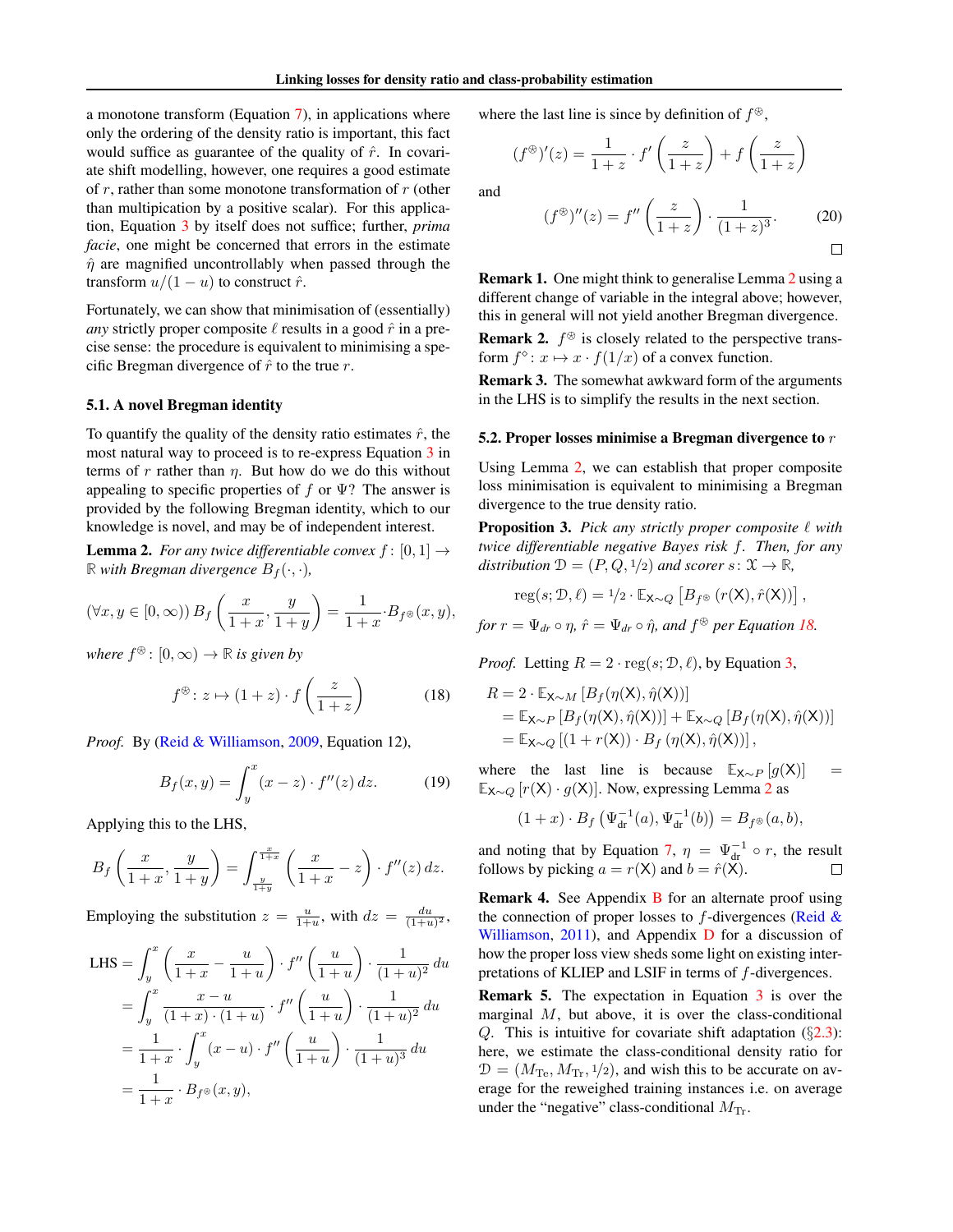**Remark 6.** The need for  $f''$  to exist is why we used the qualifier "essentially" when describing the result in  $\S1$ .

Remark 7. See Appendix [C](#page-13-0) for the simple, but slightly more cumbersome generalisation to  $\pi \neq \frac{1}{2}$ .

Proposition [3](#page-3-0) has implicit precedent in three special cases: [Sugiyama et al.](#page-9-10) [\(2012a,](#page-9-10) Section 3) showed that logistic regression, KLIEP and LSIF perform Bregman minimisation. Proposition [3](#page-3-0) shows that this is simply a manifestation of the fact that they all use proper composite losses, and broadly generalises the result to other  $\ell$ .

Proposition [3](#page-3-0) has at least three useful implications. First, it theoretically justifies the reduction of DRE to CPE, as in e.g. [Bickel et al.](#page-8-3) [\(2009\)](#page-8-3). Second, it opens the door to performing DRE using any other of the standard arsenal of CPE losses (e.g. exponential, square hinge). Third, we can leverage existing analyses for CPE to help us *design* suitable losses for a DRE task. This last point is important: while Proposition [3](#page-3-0) implies all proper composite losses are "equally good" for DRE if we have sufficiently many samples and a rich function class, in practice neither of these conditions is expected to hold. It is thus of interest to determine what tradeoffs are imposed by different losses. This is studied in the next section.

## 6. Designing CPE losses for DRE

We now show that different CPE losses focus on modelling different regions of the density ratio, as specified by an implicit *weight function* whose form we provide. We then discuss how to design CPE losses so as to employ a fixed such weighting, and provide some new losses for DRE.

#### 6.1. A weight function view of losses for DRE

Recall from Equation [4](#page-1-0) that every proper composite  $\ell$  has an associated weight function  $w$  over cost ratios, so that  $w$ specifies the tradeoffs in modelling  $\eta$  implied by a given loss. We can similarly interpret each  $\ell$  as focussing on different ranges of the density ratio r, as specified by a *density ratio weight function*  $w<sub>DR</sub>(\rho)$  defined below.

<span id="page-4-0"></span>**Lemma 4.** Pick any strictly proper composite  $\ell$  with twice *differentiable* f *and weight function* w*. For any scorer* s *and distribution*  $D = (P, Q, \frac{1}{2})$ *,* 

$$
\mathrm{reg}(s; \mathcal{D}, \ell) = \frac{1}{2} \cdot \mathbb{E}_{\mathbf{X} \sim Q} \left[ \int_0^\infty w_{\mathrm{DR}}(\rho) \cdot \mathrm{reg}_\rho(r(\mathbf{X}), \hat{r}(\mathbf{X})) \, d\rho \right]
$$

*where*  $\hat{r}$  *is as per Equation [17,](#page-2-6) the density ratio weight function*  $w_{\text{DR}}: [0, \infty) \to \mathbb{R}_+$  *is* 

<span id="page-4-2"></span>
$$
w_{\text{DR}}(\rho) \doteq \frac{1}{(1+\rho)^3} \cdot w\left(\frac{\rho}{1+\rho}\right),\tag{21}
$$

,

*and the pointwise regret around threshold* ρ *is*

$$
\operatorname{reg}_{\rho}(r,\hat{r}) \doteq |r - \rho| \cdot \llbracket (r - \rho) \cdot (\hat{r} - \rho) < 0 \rrbracket. \tag{22}
$$

*Proof of Lemma [4.](#page-4-0)* By Proposition [3](#page-3-0) and Equation [19,](#page-3-3)

$$
\operatorname{reg}(s; \mathcal{D}, \ell) = \frac{1}{2} \cdot \mathbb{E}_{\mathsf{X} \sim Q} \left[ \int_0^\infty (f^\circledast)''(\rho) \cdot \operatorname{reg}_\rho(r(\mathsf{X}), \hat{r}(\mathsf{X})) \, d\rho \right].
$$

Defining  $w_{\text{DR}} = (f^{\otimes})^{\prime\prime}$  and applying Equation [20](#page-3-4) (recalling that  $w = f''$ , the result follows.  $\Box$ 

Thus, analogous to our intuition for estimating  $\eta$ , minimising a proper composite loss intuitively focusses on the range of r values for which the corresponding  $w<sub>DR</sub>(.)$  is large. The relationship between  $w<sub>DR</sub>$  and w (Equation [21\)](#page-4-2) features a non-obvious dependence on  $(1 + \rho)^{-3}$ .

Table [1](#page-5-1) summarises the weight functions over cost and density ratios for the DRE losses of  $\S 4.1$ , and for some standard proper composite losses. The latter are seen to place more importance on accurate modelling of smaller density ratios. The power family has a similar trend for  $\alpha < 1$ , but at  $\alpha = 1$  the LSIF loss has uniform weighting over all possible values of the density ratio. Also of interest is that only the LSIF and square losses have  $w_{\text{DR}}(0) < +\infty$ .

Which of these tradeoffs is the most suitable for DRE? A uniform weighting can be motivated by appeal to generalisation bounds: [Cortes et al.](#page-8-10) [\(2008\)](#page-8-10) showed that ensuring small expected  $\ell_2$  distance between the true density ratio  $r$  and one's estimate  $\hat{r}$  yields guarantees on the excess error from using  $\hat{r}$  instead of r as weights to a kernel-based learner. This speaks in favour of the LSIF loss, which from Table [1](#page-5-1) employs a uniform weighting. However, it is not the *only* such loss with this property; we now see how one can pair a range of link functions  $\Psi$  with a given weight  $w<sub>DR</sub>$ , to generate new proper composite losses for DRE.

#### <span id="page-4-1"></span>6.2. New proper composite losses for DRE

Suppose we fix a weight function  $w<sub>DR</sub>$  we believe suitable for DRE, and desire a proper composite loss that employs this weight. By definition, specifying  $w_{\text{DR}}$  equally specifies the weight  $w$  over cost ratios. This, in turn, specifies the negative Bayes-risk  $f$  for any loss employing this weight (up to a linear term). Recall however that the negative Bayes-risk  $f$  only specifies the underlying proper loss  $\lambda$ : we still have complete flexibility in choosing a link function  $\Psi$  to generate a proper composite loss.

To pick a suitable  $\Psi$ , one desiderata is that the resulting composite loss should be convex for ease of optimisation. For a fixed weight w, there is a simple *canonical link function*  $\Psi_{\text{can}}$  that ensures this, being any link that satisfies

<span id="page-4-3"></span>
$$
\Psi'_{\text{can}}(u) \doteq w(u). \tag{23}
$$

<span id="page-4-5"></span><span id="page-4-4"></span>The corresponding proper composite loss is [\(Buja et al.,](#page-8-2) [2005,](#page-8-2) Section 16), [\(Reid & Williamson,](#page-9-5) [2010,](#page-9-5) Section 6.1)

$$
\ell'_{-1}(v) = \Psi_{\text{can}}^{-1}(v) \text{ and } \ell'_{1}(v) = \Psi_{\text{can}}^{-1}(v) - 1,
$$
 (24)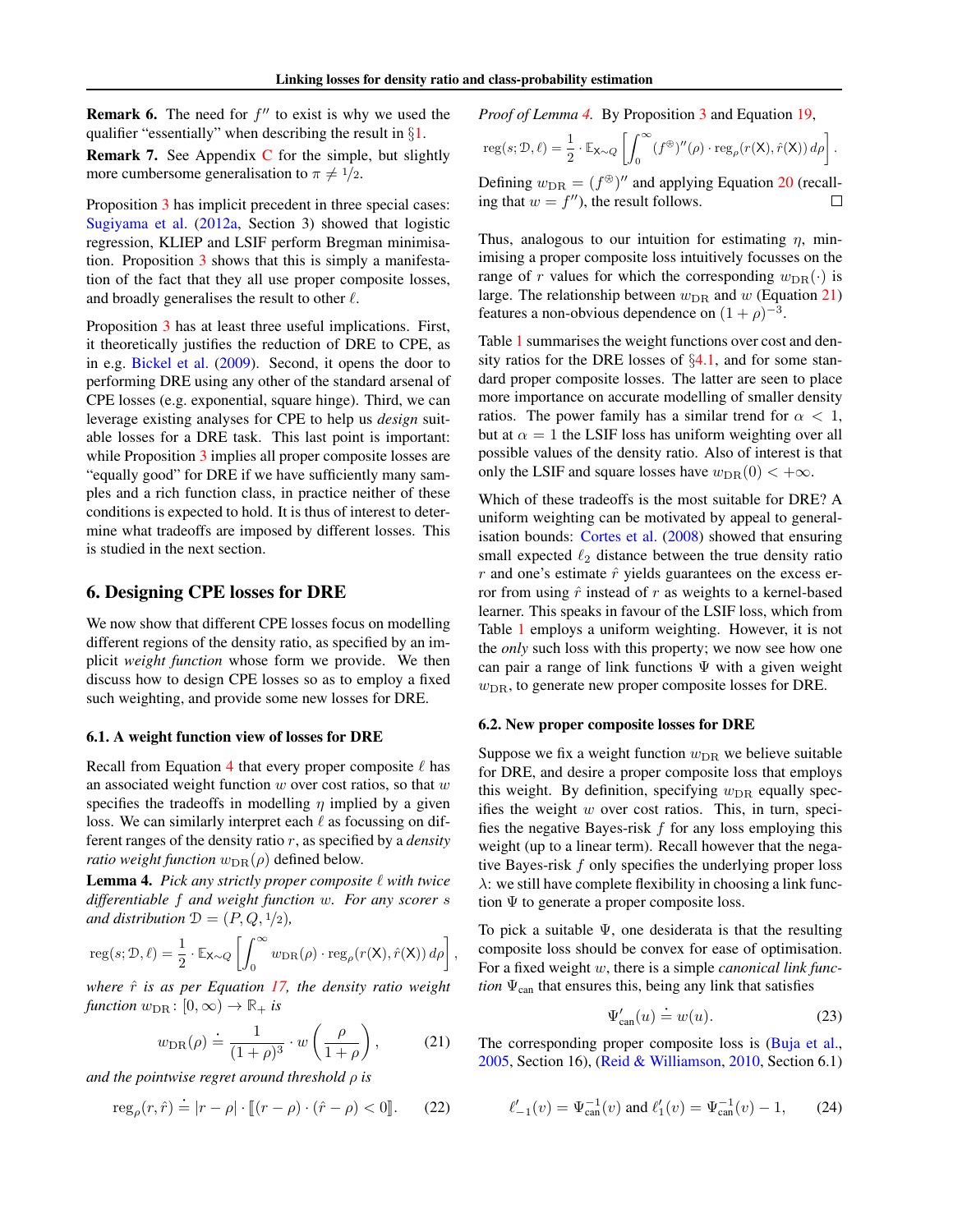Linking losses for density ratio and class-probability estimation

<span id="page-5-1"></span>

| Loss         | $\ell_{-1}(v)$                 | $\ell_1(v)$                        | $\Psi^{-1}(v)$            | w(c)                                             | $w_{\text{DR}}(\rho)$ |
|--------------|--------------------------------|------------------------------------|---------------------------|--------------------------------------------------|-----------------------|
| <b>KLIEP</b> | $\eta$                         | $-\log v$                          | $\boldsymbol{v}$<br>$1+v$ | $c\cdot(1-c)^2$                                  | $\rho$                |
| <b>LSIF</b>  | $\frac{1}{2}v^2$               | $-i2$                              | $1+v$                     | $(1-c)^3$                                        |                       |
| Power        | $v^{1+\alpha}-1$<br>$1+\alpha$ | $1-v^{\alpha}$<br>$\alpha$         | $\eta$<br>$1+v$           | $\overline{c^{1-\alpha} \cdot (1-c)^{2+\alpha}}$ | $\rho^{\alpha-1}$     |
| Square       | $(1 + v)^2$ $(1 - v)^2$        |                                    | $2v-1$                    | 8                                                | $(1+\rho)^3$          |
| Logistic     |                                | $\log(1 + e^v)$ $\log(1 + e^{-v})$ | $1 + e^{-v}$              | $\overline{c\cdot(1-c)}$                         | $\rho \cdot (1+\rho)$ |
| Exponential  | $e^v$                          | $e^{-v}$                           | $1 + e^{-2v}$             | $2 \cdot c^{3/2} \cdot (1-c)^{3/2}$              | $\sqrt{\frac{3}{2}}$  |

Table 1: Weights over cost and density ratios for existing DRE (top panel) and CPE (bottom panel) losses; derivations in Appendix [E.](#page-16-0)

which is guaranteed to be convex, with derivative bounded in  $[-1, 1]$  i.e. the loss is asymptotically (sub-)linear.

Using the above, we can generate new losses with weights matching those of existing ones. Let us return to the weight function  $w(c) = (1 - c)^{-3}$  corresponding to  $w<sub>DR</sub>(\rho) = 1$ . The canonical link found by solving Equation [23](#page-4-3) is

<span id="page-5-2"></span>
$$
\Psi_{\text{can}}(u) = (1/2) \cdot (1/(1-u)^2 - 1), \tag{25}
$$

where we chose the constant of integration such that  $\Psi_{\rm can}(u) \in [0,\infty)$ . Applying Equation [24](#page-4-4) yields the new "canonical LSIF" loss

$$
\ell_{-1}(v) = v - \sqrt{2v + 1} \text{ and } \ell_1(v) = -\sqrt{2v + 1} \quad (26)
$$

with the constraint  $v \geq 0$ . Compared to the LSIF loss, this loss also has a uniform weighting over density ratios, while having derivatives bounded in  $[-1, 1]$ .

More generally, recall that LSIF is a special case of the power family (Equation [15\)](#page-2-4) with  $\alpha = 0$ . [Sugiyama et al.](#page-9-10) [\(2012a\)](#page-9-10) observed that choosing  $\alpha > 1$  may yield a loss that is more robust to outliers (at the possible expense of statistical efficiency), as per the origin of these losses in a different context [\(Basu et al.,](#page-8-11) [1998\)](#page-8-11). However, the presented losses are only convex for  $\alpha \in (0,1]$ . Similar to the above, one can seek to retain the weight  $w$  of the power losses, but vary the link to design a convex loss. The canonical link in this case does not possess an analytic inverse, but we can still design convex losses using other links. Appendix [F](#page-17-0) shows design convex losses using other links. Appendix<br>that for  $\alpha = 2$ ,  $\Psi^{-1}(v) = \sqrt{2v}/(1 + \sqrt{2v})$  yields

$$
\ell_{-1}(v) = (2\sqrt{2}/3) \cdot v^{3/2} \text{ and } \ell_1(v) = -v \text{ for } v \ge 0. \quad (27)
$$

## <span id="page-5-0"></span>7. A new application of existing DRE losses

The preceding sections have established the virtue of using CPE losses to perform DRE. One might equally wonder whether existing DRE losses are useful in tasks where conventional CPE losses (e.g. logistic regression) are employed. We now explore one such potentially fruitful application: the problem of *bipartite ranking* [\(Agarwal &](#page-8-12) [Niyogi,](#page-8-12) [2005\)](#page-8-12). Here, we assume there is some D over instances and binary labels, and our goal is to find a scorer  $s: \mathcal{X} \to \mathbb{R}$  that ranks instances well, in the sense of possessing a high area under the ROC curve (AUC). As the Bayesoptimal scorer for the AUC is any monotone transform of  $\eta$ [\(Clmenon et al.,](#page-8-13) [2008\)](#page-8-13), class-probability estimators such as logistic regression may be successfully employed for this task [\(Kotlowski et al.,](#page-8-14) [2011;](#page-8-14) [Agarwal,](#page-8-15) [2014\)](#page-8-15).

<span id="page-5-5"></span>In practice, one typically wishes to maximise accuracy at the *head* of the ranked list. This is known as the "ranking the best" (RTB) regime (Clémençon & Vayatis,  $2007$ ). While standard bipartite ranking methods are of course viable for RTB, one might hope to do better by explicitly targeting instances x with  $\eta(x) \sim 1$ . For example, [Rudin](#page-9-12) [\(2009\)](#page-9-12) proposed a family of pairwise ranking risks that explicitly penalise false-positive errors at the head of the ranked list. This was shown in Ertekin  $& Rudin (2011)$  $& Rudin (2011)$  to have the same minimiser as the p*-classification loss*,

<span id="page-5-4"></span>
$$
\ell_{-1}(v) = (1/p) \cdot e^{vp} \text{ and } \ell_1(v) = e^{-v}, \qquad (28)
$$

where  $p \gg 0$  emphasises accurate modelling of the head of the list. In fact, from Equation [1,](#page-1-3) this loss is easily checked to be strictly proper composite with weight function  $w(c) = (c^{1+\alpha} \cdot (1-c)^{2-\alpha})^{-1}$ , where  $\alpha = 1/(p+1)$ [\(Menon & Williamson,](#page-8-18) [2014\)](#page-8-18). Thus, setting  $p \gg 0$  yields a CPE loss whose underlying weight emphasises  $c \sim 1$ , and hence seeks to accurately model  $\eta$  values that are  $\sim 1$ .

<span id="page-5-3"></span>Interestingly, the weight functions of the KLIEP and LSIF losses (Table [1\)](#page-5-1) also place emphasis on  $c \sim 1$ ; indeed, the KLIEP weight is the limit of the  $p$ -classification weight as  $p \rightarrow \infty$ . (The two losses employ rather different link functions, which explains their different forms.) This suggests that these DRE losses may be useful for RTB problems; to our knowledge, this application of these losses has not been previously explored. One strong appeal of the LSIF loss in particular is its closed form solution (Equation [14\)](#page-2-8), which affords highly efficient tuning and training; we believe this motivates the use of this loss as a baseline for RTB tasks.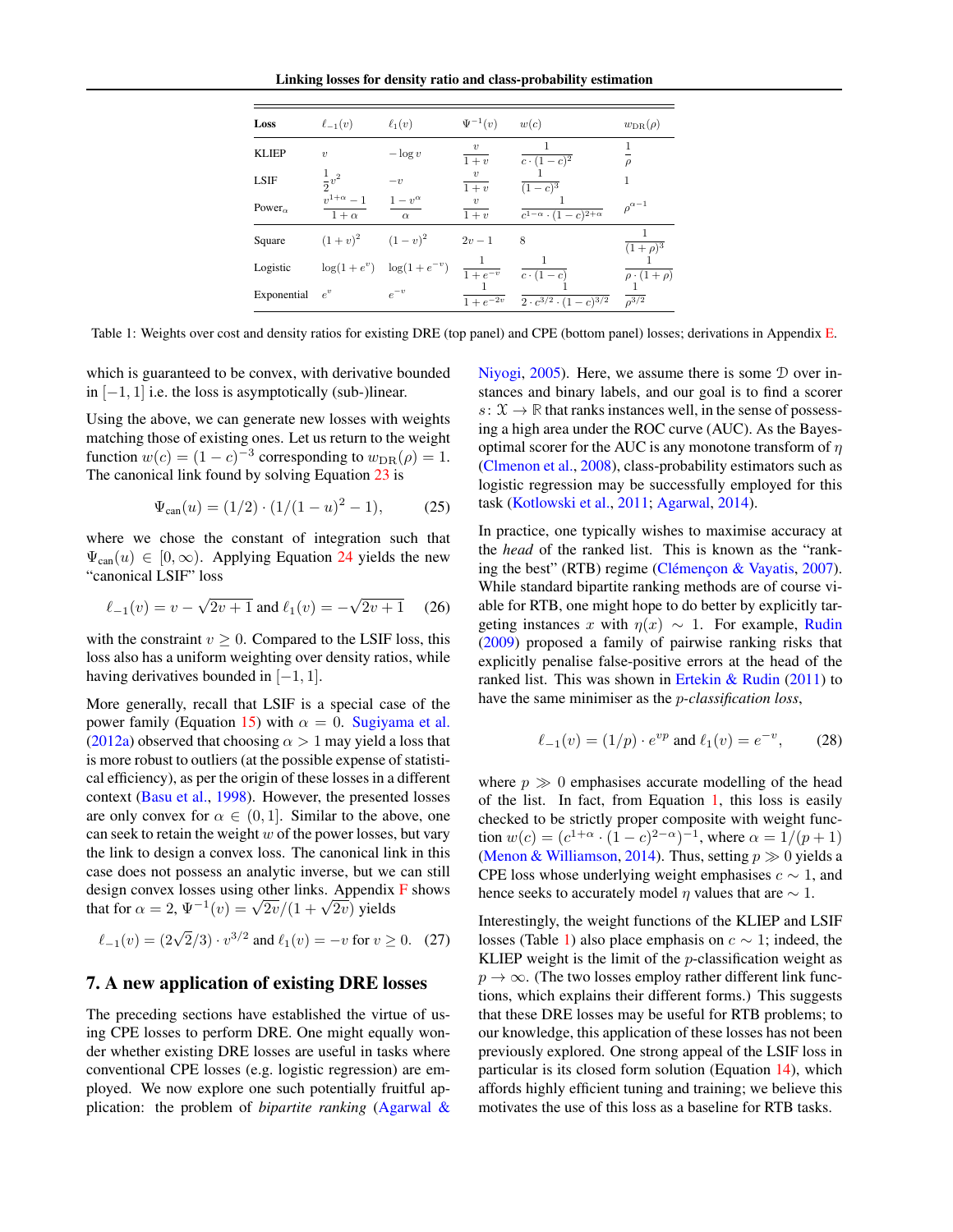## 8. Experimental results

We present experiments<sup>[2](#page-6-0)</sup> evincing three aspects of our analysis: first, that a loss' weight function  $w_{\text{DR}}(\rho)$  dictates the range of density ratio values it focusses on; second, that existing proper losses are viable for DRE in the context of covariate shift adaptation; third; that the new application of the LSIF loss to "ranking the best" problems holds promise.

#### 8.1. Weight functions and resulting tradeoffs

We study the impact of weight functions using an example of [Vinciotti & Hand](#page-9-13) [\(2003\)](#page-9-13) that was used in [Buja et al.](#page-8-2) [\(2005\)](#page-8-2) to illustrate the role of weight functions in CPE. Here, distribution  $D$  has marginal uniform over  $[0, 1]^2$ , and

$$
\eta \colon (x_1, x_2) \mapsto (2/\pi) \cdot \cos^{-1}(x_1/\sqrt{x_1^2 + x_2^2}).
$$

To estimate of the resulting density ratio of the classconditionals, we consider losses with "step" weights

$$
w(c) = [c \in [a, b]] + [c \notin [a, b]] \cdot h^{-1}, \qquad (29)
$$

where  $a, b, h$  are tuning parameters. Evidently, the role of a and b is to specify a region of cost ratio which is to be accurately modelled. The role of the parameter  $h$  is to determine how much emphasis is placed on this range of cost ratios versus others. The corresponding weight over density ratios similarly emphasises density ratio values in  $\left[\frac{a}{1-a}, \frac{b}{1-b}\right]$ . We pick three losses from this family: we fix  $h = 100$ , and choose  $a, b$  such that

<span id="page-6-3"></span>
$$
\frac{a}{1-a} = r^* - 0.2 \text{ and } \frac{b}{1-b} = r^* + 0.2 \qquad (30)
$$

for  $r^* = \{0.5, 1, 2\}$ . The weights thus focus on ratios around the corresponding  $r^*$  value. The canonical proper composite losses for these weights are easy but tedious to derive; see Appendix [G](#page-19-0) for details.

For each of the three losses above, we learn a linear model to discriminate between  $n_p = 50,000$  samples S' from p and  $n_q = 50,000$  samples S from q. For the resulting density ratio estimate  $\hat{r}$  and fixed  $\rho \in [0,\infty)$ , we compute the expected pointwise regret around  $r(x) = \rho$ ,  $\mathbb{E}_{X \sim \bar{S}} \left[ \text{reg}_{\rho}(r(X), \hat{r}(X)) \right]$ , where  $\text{reg}_{\rho}$  is as per Equation [22](#page-4-5) and  $\bar{S}$  is a fresh sample of 10, 000 points drawn from q. We plot these expected regrets for  $\rho \in \{0.01, 0.02, \ldots, 4.0\}.$ 

Figure [1](#page-6-1) shows the regret curves for the three losses, labelled "Step<sub>r</sub>\*" for the corresponding  $r^*$  values. In each case, there is a pronounced dip in the pointwise regret curve around the corresponding  $r^*$  value, indicating accurate modelling of the density ratios in the surrounding region. This is in keeping with Lemma [4,](#page-4-0) and illustrates that  $w<sub>DR</sub>(\rho)$  provides some intuition as to the range of the density ratio focussed on by a loss.

<span id="page-6-1"></span>

Figure 1: Expected pointwise regret for losses with "step" weights (Equation [29\)](#page-6-2), for three choices of parameters as per Equation [30.](#page-6-3)

#### 8.2. Proper losses for covariate shift adaptation

We next study the viability of DRE using proper composite losses for covariate shift adaptation. Note that logistic loss has been convincingly demonstrated to be viable in [Bickel](#page-8-3) [et al.](#page-8-3) [\(2009\)](#page-8-3), and we have seen that the KLIEP and LSIF losses are in fact proper composite; our aim is simply to confirm that *other* standard CPE losses are also viable.

<span id="page-6-2"></span>We work with two datasets, both comprising  $n_{\text{Src}}$  labelled samples  $S = \{(x_i, y_i)\}\$ from a source domain,  $n_{\text{Tar}}$  unlabelled samples  $S' = \{x'_j\}$ ,  $n_{Eval}$  labelled samples  $S'' =$  $\{(x''_k, y''_k)\}\)$  from a target domain. The marginal distributions for the two domains are assumed different. To correct for the covariate shift, following Equation [5,](#page-1-5) we estimate the density ratio  $\hat{r}$  from  $(S, S')$  using different approaches, and then solve a weighted least squares problem on S:

$$
\min_{w} \sum_{i=1}^{n_{\text{Sic}}} \hat{r}_i \cdot (y_i - \langle w, \Phi(x_i) \rangle)^2 + \frac{\lambda_{\text{WLS}}}{2} ||w||^2,
$$

where  $\hat{r}_i$  denotes the density estimate for the *i*th training example, and  $\Phi$  denotes the feature mapping. Finally, we evaluate prediction performance of this model on S".

The first dataset  $(poly)$  follows the example from [Shi](#page-9-0)[modaira](#page-9-0) [\(2000\)](#page-9-0); [Huang et al.](#page-8-0) [\(2007\)](#page-8-0). Here, we have instance space  $\mathcal{X} = \mathbb{R}$ , and conditional label distribution  $Y | X = x \sim \mathcal{N}(-x - x^3, 0.3^2)$ . The marginals for the source and target distributions are  $M_{\text{Src}} = \mathcal{N}(0.5, 0.5^2)$ and  $M_{\text{Tar}} = \mathcal{N}(0, 0.3^2)$ . We set  $n_{\text{Src}} = 200, n_{\text{Tar}} = 200$ , and  $n_{Eval} = 2000$ . We use the empirical kernel mapping  $\Phi(x) = (\exp(-||x-z||^2))_{z \in S}.$ 

Stephan at the stephan at the stephan at the stephan is a first allow the stephan at the stephan at the stephan at the stephan at the stephan at the stephan at the stephan at the stephan at the stephan at the stephan at t The second dataset (amazon) is the real-world Amazon review data from [Blitzer et al.](#page-8-19) [\(2007\)](#page-8-19); we used the processed data as provided by [Chen et al.](#page-8-20) [\(2012\)](#page-8-20). Here, we have instance space  $\mathcal{X} = \mathbb{R}^{30000}$ , being the bag of words representation of Amazon reviews from four different product domains. Each review is endowed with a binary label denoting the sentiment of the review. We train on  $n_{Src} = 3000$ samples from the book domain, and test on  $n_{\text{Tar}} = 3000$ ,  $n<sub>Eval</sub> = 2000$  samples from the electronics domain. Our feature mapping is the SVD projection to 100 dimensions

<span id="page-6-0"></span><sup>&</sup>lt;sup>2</sup>Scripts available at first author's webpage.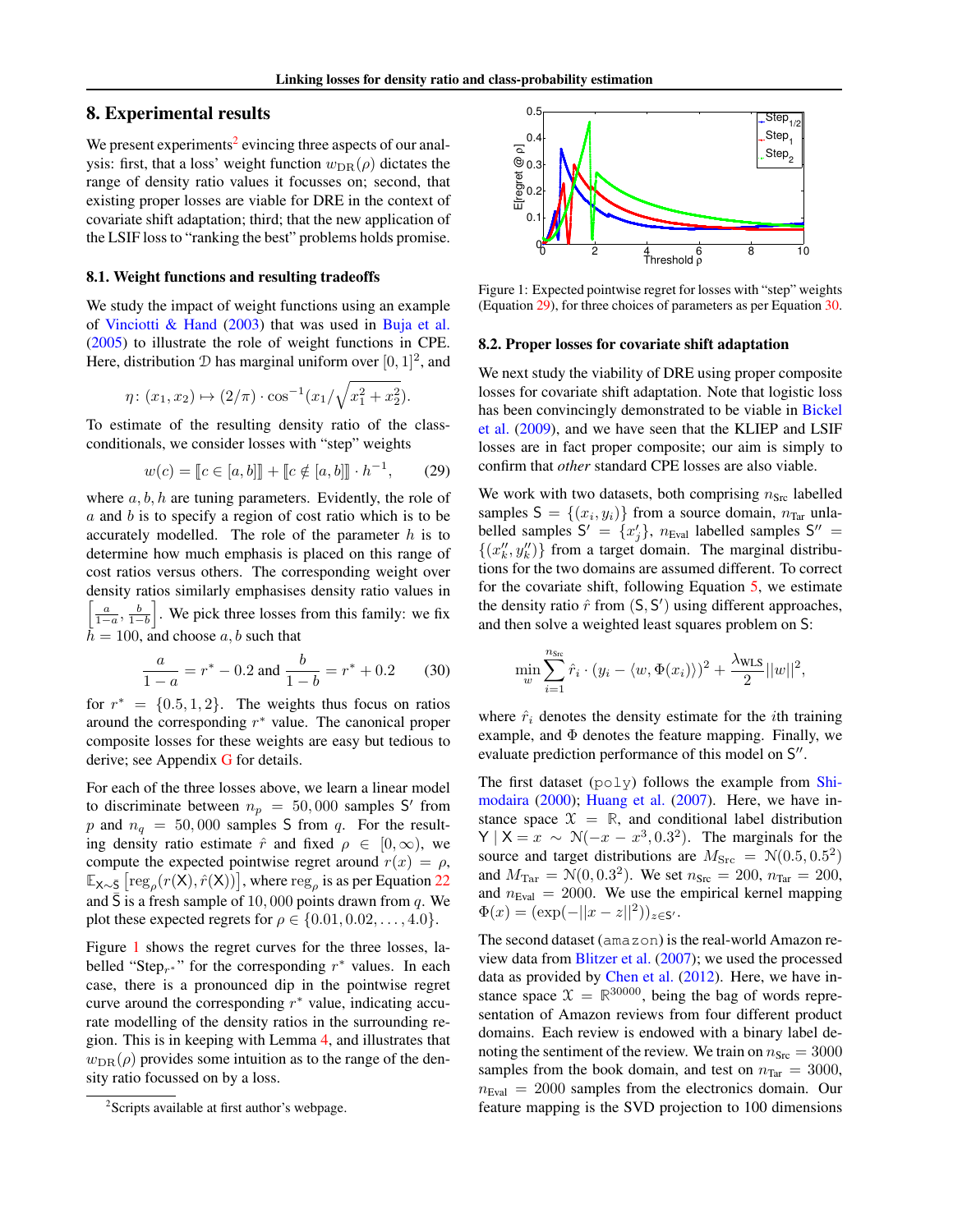Linking losses for density ratio and class-probability estimation

<span id="page-7-0"></span>

| $(a)$ poly     |                     |                    |                     | (b) amazon     |                     |                    |                     |  |
|----------------|---------------------|--------------------|---------------------|----------------|---------------------|--------------------|---------------------|--|
| Loss           | <b>NMSE</b>         | Loss               | <b>NMSE</b>         | Loss           | PD                  | Loss               | PD                  |  |
| Uniform        | $1.2723 \pm 0.0302$ | Power <sub>2</sub> | $1.1098 \pm 0.0408$ | Uniform        | $0.1582 \pm 0.0018$ | Power <sub>2</sub> | $0.1538 \pm 0.0018$ |  |
| <b>KLIEP</b>   | $0.6916 \pm 0.0136$ | Logistic           | $0.6888 \pm 0.0108$ | <b>KLIEP</b>   | $0.1500 \pm 0.0018$ | Logistic           | $0.1321 + 0.0021$   |  |
| LSIF           | $0.7742 \pm 0.0217$ | Square Hinge       | $0.6995 \pm 0.0116$ | <b>LSIF</b>    | $0.1500 \pm 0.0019$ | Square Hinge       | $0.1567 \pm 0.0099$ |  |
| uLSIF          | $0.7038 \pm 0.0102$ | Square             | $0.6755 \pm 0.0060$ | uLSIF          | $0.1370 \pm 0.0024$ | Square             | $0.1310 \pm 0.0023$ |  |
| Canonical LSIF | $0.7969 + 0.0288$   | Exponential        | $0.6740 + 0.0064$   | Canonical LSIF | $0.1517 + 0.0018$   | Exponential        | $0.2021 + 0.0048$   |  |

Table 2: Covariate shift results. For poly, we report normalised MSE (NMSE), *viz.* MSE normalised by variance of the targets. For amazon, we report pairwise disagreement (PD), *viz.* 1− AUC. Reported are mean and standard error over 25 trials; lower is better.

<span id="page-7-1"></span>

| (a) german  |                     |                     | $(b)$ magic     |                     |                     | (c) news20-forsale |                     |                     |
|-------------|---------------------|---------------------|-----------------|---------------------|---------------------|--------------------|---------------------|---------------------|
| Loss        | AР                  | <b>PTop</b>         | Loss            | АP                  | <b>PTop</b>         | Loss               | АP                  | <b>PTop</b>         |
| Logistic    | $0.6087 \pm 0.0192$ | $0.0224 \pm 0.0083$ | Logistic        | $0.8867 \pm 0.0018$ | $0.0018 \pm 0.0005$ | Logistic           | $0.1487 \pm 0.0041$ | $0.0003 \pm 0.0003$ |
| $p$ -class  | $0.6121 \pm 0.0185$ | $0.0316 \pm 0.0084$ | <i>n</i> -class | $0.8962 \pm 0.0017$ | $0.0031 \pm 0.0017$ | $p$ -class         | $0.2817 \pm 0.0113$ | $0.0054 \pm 0.0018$ |
| <b>LSIF</b> | $0.6101 + 0.0196$   | $0.0364 + 0.0114$   | <b>LSIF</b>     | $0.8996 \pm 0.0014$ | $0.0095 + 0.0038$   | LSIF               | $0.2351 + 0.0106$   | $0.0101 + 0.0014$   |

Table 3: "Ranking the best" results. We report the average precision (AP), and fraction of positives ranked higher than the first negative (PTop) [\(Agarwal,](#page-8-21) [2011\)](#page-8-21). Reported are mean and standard error across 10 random splits; higher is better.

## of a TFIDF mapping of the features.

To estimate the density ratio, we use the existing KLIEP and LSIF losses; the "canonical LSIF" loss of Equation [26;](#page-5-2) the Power<sub>2</sub> loss of Equation  $27$ ; and the logistic, exponential, square, and square hinge losses. For each loss, we find

$$
\min_{\theta\in\Theta} \frac{1}{n_\text{Src}}\sum_{x\in\mathsf{S}} \ell_1(\langle \theta, \Phi(x)\rangle) + \frac{1}{n_\text{Tar}}\sum_{x'\in\mathsf{S}'} \ell_1(\langle \theta, \Phi(x')\rangle) + \frac{\lambda_\text{DR}}{2}||\theta||_2^2,
$$

where  $\Theta$  is unconstrained for the "standard" CPE losses, and  $\Theta = \{ \theta \mid (\forall z \in S \cup S') \langle \theta, \Phi(z) \rangle \geq 0 \}$  otherwise. For LSIF, we additionally used a heuristic suggested by [Kanamori et al.](#page-8-1) [\(2009\)](#page-8-1): we use an unconstrained  $\Theta$  but *post-hoc* truncate scores at 0. We call this method "uLSIF".

Table [2](#page-7-0) summarises results for all losses over 25 random draws of S and S' on both datasets, for  $\lambda_{\text{WLS}} = 10^{-6}$  and  $\lambda_{\text{DR}} = 10^{-4}$ . Nearly all losses are seen to offer significant improvement over assuming a uniform density ratio. Square loss performs well in both tasks; as it has a closedform solution (like LSIF), it seems worth considering as a simple baseline for covariate shift problems.

#### <span id="page-7-2"></span>8.3. LSIF loss for "ranking the best"

Finally, we consider the viability of the computationally efficient LSIF loss for the "ranking the best" problem, comparing its performance to logistic regression and the p-classification loss (Equation [28\)](#page-5-4) for  $p = 4$ . We compare these losses on several standard benchmark datasets with binary labels. Each dataset was split in the ratio 2:1, with all instances normalised to lie in the  $\ell_2$  ball. A regularised linear model trained to score instances, where for each split, we performed 5-fold cross-validation to tune the strength of regularisation from  $\lambda \in \{2^{-20}, 2^{-19}, \dots, 2^{15}\}.$  Table [3](#page-7-1) summarises the results over 10 random train–test splits. (See Appendix [H](#page-20-0) for results with more datasets and performance measures.) We find that LSIF consistently performs better than the logistic loss, in keeping with our analysis of the weight function for this loss in  $\S7$ . LSIF is also competitive with the  $p$ -classification loss, sometimes outperforming it on the challenging PTop measure. These results, coupled with the loss' closed form solution, suggest it is worth considering as a baseline for RTB problems.

## 9. Conclusion

We have shown how existing approaches to discriminative DRE implictly employ CPE losses; how general CPE losses may be employed for DRE, since minimising *any* CPE loss equivalently minimises a Bregman divergence to the true density ratio; and how a specific DRE loss, LSIF [\(Kanamori et al.,](#page-8-1) [2009\)](#page-8-1), is worth considering for ranking tasks where interest is in accuracy at the head of the list.

Possible directions for future study include more carefully studying the application of LSIF to RTB problems, comparing it to e.g. the recent approach of  $Li$  et al. [\(2014\)](#page-8-22); studying the effects of finite samples on CPE estimates for DRE; and generalising Lemma [2](#page-3-1) to show CPE can provably estimate other useful quantities.

## Acknowledgements

This work was undertaken at NICTA. NICTA was funded by the Australian Government through the Department of Communications and the Australian Research Council through the ICT Centre of Excellence Program.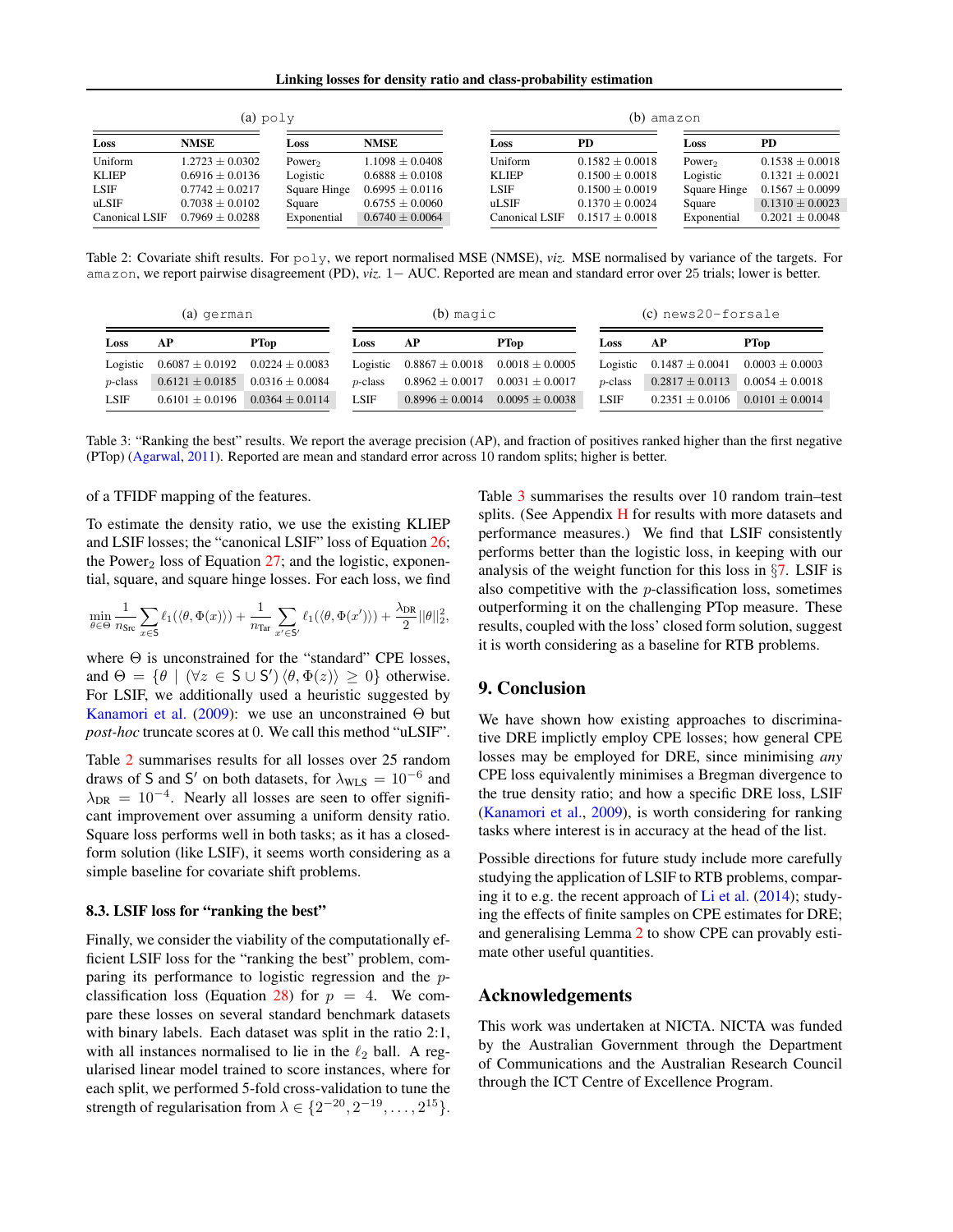## References

- <span id="page-8-21"></span>Agarwal, Shivani. The infinite push: A new support vector ranking algorithm that directly optimizes accuracy at the absolute top of the list. In *SIAM International Conference on Data Mining (SDM)*, pp. 839–850, 2011.
- <span id="page-8-15"></span>Agarwal, Shivani. Surrogate regret bounds for bipartite ranking via strongly proper losses. *Journal of Machine Learning Research*, 15:1653–1674, 2014.
- <span id="page-8-12"></span>Agarwal, Shivani and Niyogi, Partha. Stability and generalization of bipartite ranking algorithms. In *Conference on Learning Theory (COLT)*, pp. 32–47. Springer-Verlag, 2005.
- <span id="page-8-11"></span>Basu, Ayanendranath, Harris, Ian. R, Hjort, Nils L., and Jones, M. C. Robust and efficient estimation by minimising a density power divergence. *Biometrika*, 3(85): 549559, 1998.
- <span id="page-8-3"></span>Bickel, Steffen, Brückner, Michael, and Scheffer, Tobias. Discriminative learning under covariate shift. *Journal of Machine Learning Research*, 10:2137–2155, December 2009. ISSN 1532-4435.
- <span id="page-8-19"></span>Blitzer, John, Dredze, Mark, and Pereira, Fernando. Biographies, bollywood, boom-boxes and blenders: Domain adaptation for sentiment classification. In *Annual Meeting-Association for Computational Linguistics*, 2007.
- <span id="page-8-2"></span>Buja, Andreas, Stuetzle, Werner, and Shen, Yi. Loss functions for binary class probability estimation and classification: Structure and applications. 2005. Unpublished manuscript.
- <span id="page-8-20"></span>Chen, Minmin, Weinberger, Kilian Q, and Sha, Fei. Marginalized denoising autoencoders for domain adaptation. In *International Conference on Machine Learning (ICML)*, pp. 767774, 2012.
- <span id="page-8-5"></span>Cheng, K.F. and Chu, C.K. Semiparametric density estimation under a two-sample density ratio model. *Bernoulli*, 10(4):583–604, 08 2004.
- <span id="page-8-16"></span>Clémençon, Stéphan and Vayatis, Nicolas. Ranking the best instances. *Journal of Machine Learning Research*, 8:2671–2699, Dec 2007.
- <span id="page-8-13"></span>Clmenon, Stphan, Lugosi, Gbor, and Vayatis, Nicolas. Ranking and empirical minimization of u-statistics. *The Annals of Statistics*, 36(2):844874, Apr 2008.
- <span id="page-8-10"></span>Cortes, Corinna, Mohri, Mehryar, Riley, Michael, and Rostamizadeh, Afshin. Sample selection bias correction theory. In *Algorithmic Learning Theory*, volume 5254 of *Lecture Notes in Computer Science*, pp. 38–53. Springer Berlin Heidelberg, 2008. ISBN 978-3-540-87986-2.
- <span id="page-8-6"></span>Cortes, Corinna, Mansour, Y, and Mohri, M. Learning bounds for importance weighting. In *Advances in Neural Information Processing Systems (NIPS)*, pp. 1–9, 2010.
- <span id="page-8-8"></span>du Plessis, Marthinus Christoffel and Sugiyama, Masashi. Semi-supervised learning of class balance under classprior change by distribution matching. In *International Conference on Machine Learning (ICML)*, 2012.
- <span id="page-8-17"></span>Ertekin, Şeyda and Rudin, Cynthia. On equivalence relationships between classification and ranking algorithms. *Journal of Machine Learning Research*, 12:2905–2929, Oct 2011.
- <span id="page-8-0"></span>Huang, Jiayuan, Smola, Alexander J., Gretton, Arthur, Borgwardt, Karsten M., and Schölkopf, Bernhard. Correcting sample selection bias by unlabeled data. *Advances in Neural Information Processing Systems (NIPS)*, 19:601, 2007.
- <span id="page-8-1"></span>Kanamori, Takafumi, Hido, Shohei, and Sugiyama, Masashi. A least-squares approach to direct importance estimation. *Journal of Machine Learning Research*, 10: 1391–1445, December 2009. ISSN 1532-4435.
- <span id="page-8-14"></span>Kotlowski, Wojciech, Dembczynski, Krzysztof, and Hüllermeier, Eyke. Bipartite ranking through minimization of univariate loss. In *International Conference on Machine Learning (ICML)*, 2011.
- <span id="page-8-22"></span>Li, Nan, Jin, R, and Zhou, ZH. Top rank optimization in linear time. *Advances in Neural Information Processing Systems*, pp. 1–9, 2014.
- <span id="page-8-18"></span>Menon, Aditya Krishna and Williamson, Robert C. Bayesoptimal scorers for bipartite ranking. In *Conference on Learning Theory (COLT)*, pp. 68–106, 2014.
- <span id="page-8-23"></span>Nguyen, Xuanlong, Wainwright, Martin J., and Jordan, Michael I. Estimating divergence functionals and the likelihood ratio by convex risk minimization. *IEEE Transactions on Information Theory*, 56(11):58475861, 2010. ISSN 00189448.
- <span id="page-8-4"></span>Qin, Jing. Inferences for case-control and semiparametric two-sample density ratio models. *Biometrika*, 85(3): 619–630, 1998.
- <span id="page-8-7"></span>Reddi, Sashank Jakkam, Póczos, Barnabás, and Smola, Alexander J. Doubly robust covariate shift correction. In *Proceedings of the Twenty-Ninth AAAI Conference on Artificial Intelligence, January 25-30, 2015, Austin, Texas, USA.*, pp. 2949–2955, 2015.
- <span id="page-8-9"></span>Reid, Mark D and Williamson, Robert C. Surrogate regret bounds for proper losses. In *International Conference on Machine Learning (ICML)*, pp. 897–904. ACM, 2009.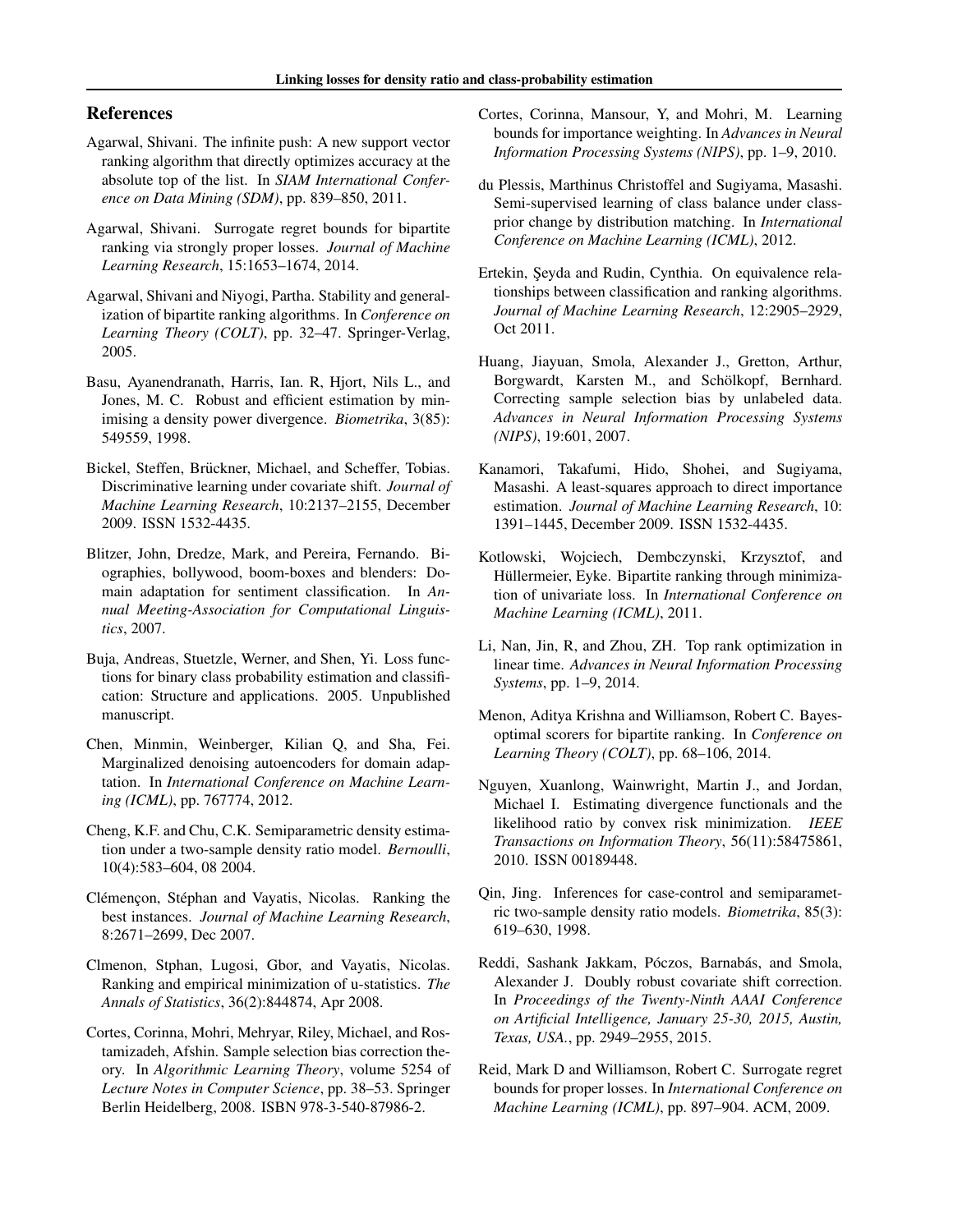- <span id="page-9-5"></span>Reid, Mark D and Williamson, Robert C. Composite binary losses. *Journal of Machine Learning Research*, 11: 2387–2422, Dec 2010.
- <span id="page-9-11"></span>Reid, Mark D and Williamson, Robert C. Information, divergence and risk for binary experiments. *Journal of Machine Learning Research*, 12:731–817, Mar 2011.
- <span id="page-9-14"></span>Rockafellar, R T. *Convex Analysis*. Princeton University Press, 1972.
- <span id="page-9-12"></span>Rudin, Cynthia. The p-norm push: A simple convex ranking algorithm that concentrates at the top of the list. *Journal of Machine Learning Research*, 10:2233–2271, Dec 2009.
- <span id="page-9-0"></span>Shimodaira, Hidetoshi. Improving predictive inference under covariate shift by weighting the log-likelihood function. *Journal of Statistical Planning and Inference*, 90 (2):227 – 244, 2000. ISSN 0378-3758.
- <span id="page-9-9"></span>Smola, Alex. Real simple covariate shift correction. [http://blog.smola.org/post/4110255196/](http://blog.smola.org/post/4110255196/real-simple-covariate-shift-correction) [real-simple-covariate-shift-correction](http://blog.smola.org/post/4110255196/real-simple-covariate-shift-correction) , 2010.
- <span id="page-9-7"></span>Sugiyama, Masashi. Superfast-trainable multi-class probabilistic classifier by least-squares posterior fitting. *IEICE Transactions*, 93-D(10):2690–2701, 2010.
- <span id="page-9-1"></span>Sugiyama, Masashi and Kawanabe, Motoaki. *Machine Learning in Non-Stationary Environments: Introduction to Covariate Shift Adaptation*. The MIT Press, 2012.
- <span id="page-9-3"></span>Sugiyama, Masashi and Müller, Klaus-Robert. Inputdependent estimation of generalization error under covariate shift. *Statistics & Risk Modeling*, 23(4/2005): 249–279, April 2005.
- <span id="page-9-4"></span>Sugiyama, Masashi, Suzuki, Taiji, Nakajima, Shinichi, Kashima, Hisashi, von Bünau, Paul, and Kawanabe, Motoaki. Direct importance estimation for covariate shift adaptation. *Annals of the Institute of Statistical Mathematics*, 60(4):699–746, 2008. ISSN 0020-3157.
- <span id="page-9-6"></span>Sugiyama, Masashi, Takeuchi, Ichiro, Suzuki, Taiji, Kanamori, Takafumi, Hachiya, Hirotaka, and Okanohara, Daisuke. Conditional density estimation via least-squares density ratio estimation. In *International Conference on Artificial Intelligence and Statistics (AISTATS)*, 2010.
- <span id="page-9-10"></span>Sugiyama, Masashi, Suzuki, Taiji, and Kanamori, Takafumi. Density-ratio matching under the Bregman divergence: a unified framework of density-ratio estimation. *Annals of the Institute of Statistical Mathematics*, 64(5): 1009–1044, 2012a. ISSN 0020-3157.
- <span id="page-9-2"></span>Sugiyama, Masashi, Suzuki, Taiji, and Kanamori, Takafumi. *Density Ratio Estimation in Machine Learning*. Cambridge University Press, New York, NY, USA, 1st edition, 2012b.
- <span id="page-9-8"></span>Swaminathan, Adith and Joachims, Thorsten. The selfnormalized estimator for counterfactual learning. In Cortes, C., Lawrence, N. D., Lee, D. D., Sugiyama, M., and Garnett, R. (eds.), *Advances in Neural Information Processing Systems 28*, pp. 3213–3221. Curran Associates, Inc., 2015.
- <span id="page-9-13"></span>Vinciotti, Veronica and Hand, David J. Local versus global models for classification problems: Fitting models where it matters. *The American Statistician*, 57(2): 124–131, 2003.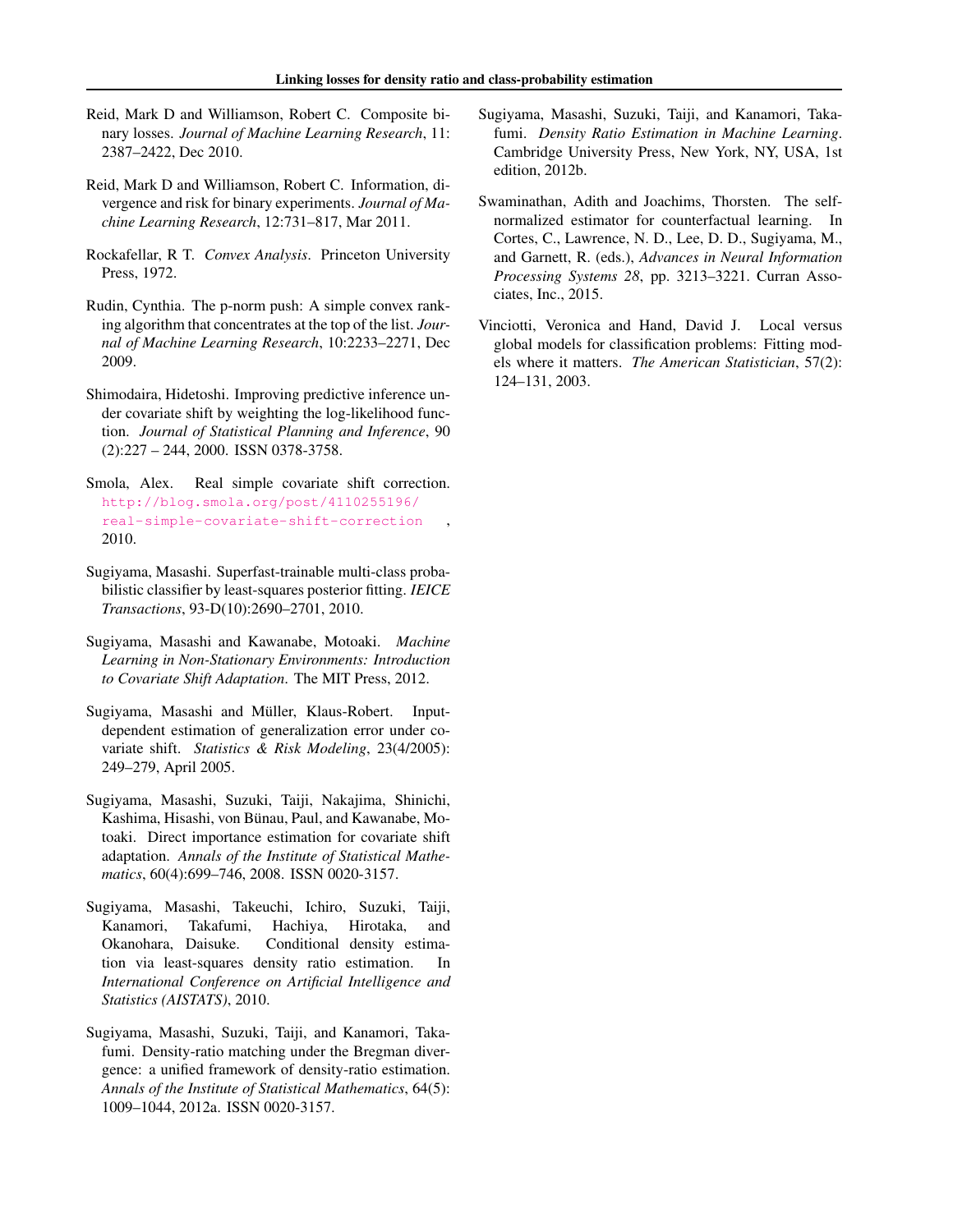# Supplementary material for "Linking losses for density ratio and class-probability estimation"

#### <span id="page-10-0"></span>A. The link  $\Psi_{\textbf{dr}}$  when  $\pi\neq \frac{1}{2}$ 2

Our discussion in §[4.1](#page-2-7) assumed that  $\pi = \frac{1}{2}$ , as the KLIEP and LSIF risks (Equations [11,](#page-2-9) [13\)](#page-2-10) would otherwise require scaling each of the expectations. But in general, we expect  $\pi \neq \frac{1}{2}$ . Of course, since the role of  $\pi$  is just to scale the link  $\Psi_{dr}$  by a constant, one may legitimately ignore its impact on the Bayes-optimal scorer. But for completeness, the general case may be analysed as follows. A common way of simulating balanced classes is by weighting the loss by the inverse of the class proportions, i.e. constructing

$$
\ell_{\text{bal},-1}(v) = (1-\pi)^{-1} \cdot \ell_{-1}(v) \text{ and } \ell_{\text{bal},1}(v) = \pi^{-1} \cdot \ell_1(v).
$$

Note that this has risk

$$
\mathbb{L}(s; \mathcal{D}, \ell_{\text{bal}}) = \mathbb{E}_{\mathbf{X} \sim P} \left[ \ell_1(s(\mathbf{X})) \right] + \mathbb{E}_{\mathbf{X} \sim Q} \left[ \ell_{-1}(s(\mathbf{X})) \right].
$$

<span id="page-10-1"></span>It is easy to check that  $\ell_{\rm bal}$  is also proper composite. This is a consequence of the following elementary fact. **Lemma 5.** *Suppose*  $\ell$  *is differentiable and strictly proper composite with link*  $\Psi$ *. Then, for any*  $a, b \in \mathbb{R} - \{0\}$ *, the loss* 

$$
\tilde{\ell}_{-1}(v) = a \cdot \ell_{-1}(v) \text{ and } \tilde{\ell}_1(v) = b \cdot \ell_1(v)
$$

*is also strictly proper composite with inverse link*

$$
\tilde{\Psi}^{-1}(v) = (f_{a,b} \circ \Psi^{-1})(v)
$$

*for*

$$
f_{a,b}(z) = \frac{z}{\left(1 - \frac{b}{a}\right) \cdot z + \frac{b}{a}}.
$$

*Proof.* By Equation [1,](#page-1-3)

$$
\frac{\ell_1'(v)}{\ell_{-1}'(v)}=\frac{\Psi^{-1}(v)-1}{\Psi^{-1}(v)}.
$$

We have

$$
\tilde{\ell}'_{-1}(v) = a \cdot \ell'_{-1}(v)
$$
 and  $\tilde{\ell}'_1(v) = b \cdot \ell'_1(v)$ .

We can form

$$
\tilde{\Psi}^{-1}(v) = \frac{1}{1 - \frac{b}{a} \cdot \frac{\ell'_1(v)}{\ell'_{-1}(v)}}
$$
\n
$$
= \frac{1}{1 + \frac{b}{a} \cdot \frac{1 - \Psi^{-1}(v)}{\Psi^{-1}(v)}}
$$
\n
$$
= \frac{\Psi^{-1}(v)}{\Psi^{-1}(v) + \frac{b}{a} \cdot (1 - \Psi^{-1}(v))}
$$
\n
$$
= f_{ab}(\Psi^{-1}(v)),
$$

which is invertible, thus implying that  $\tilde{\ell}$  is strictly proper composite with link  $\tilde{\Psi}$ .

It is easy to check that

$$
f_{a,b}^{-1}(u) = \frac{\frac{b}{a} \cdot u}{1 + (\frac{b}{a} - 1) \cdot u},
$$

so that the link for  $\tilde{\ell}$  is

$$
\tilde{\Psi}(u) = \Psi(f_{a,b}^{-1}(u)).
$$

 $\Box$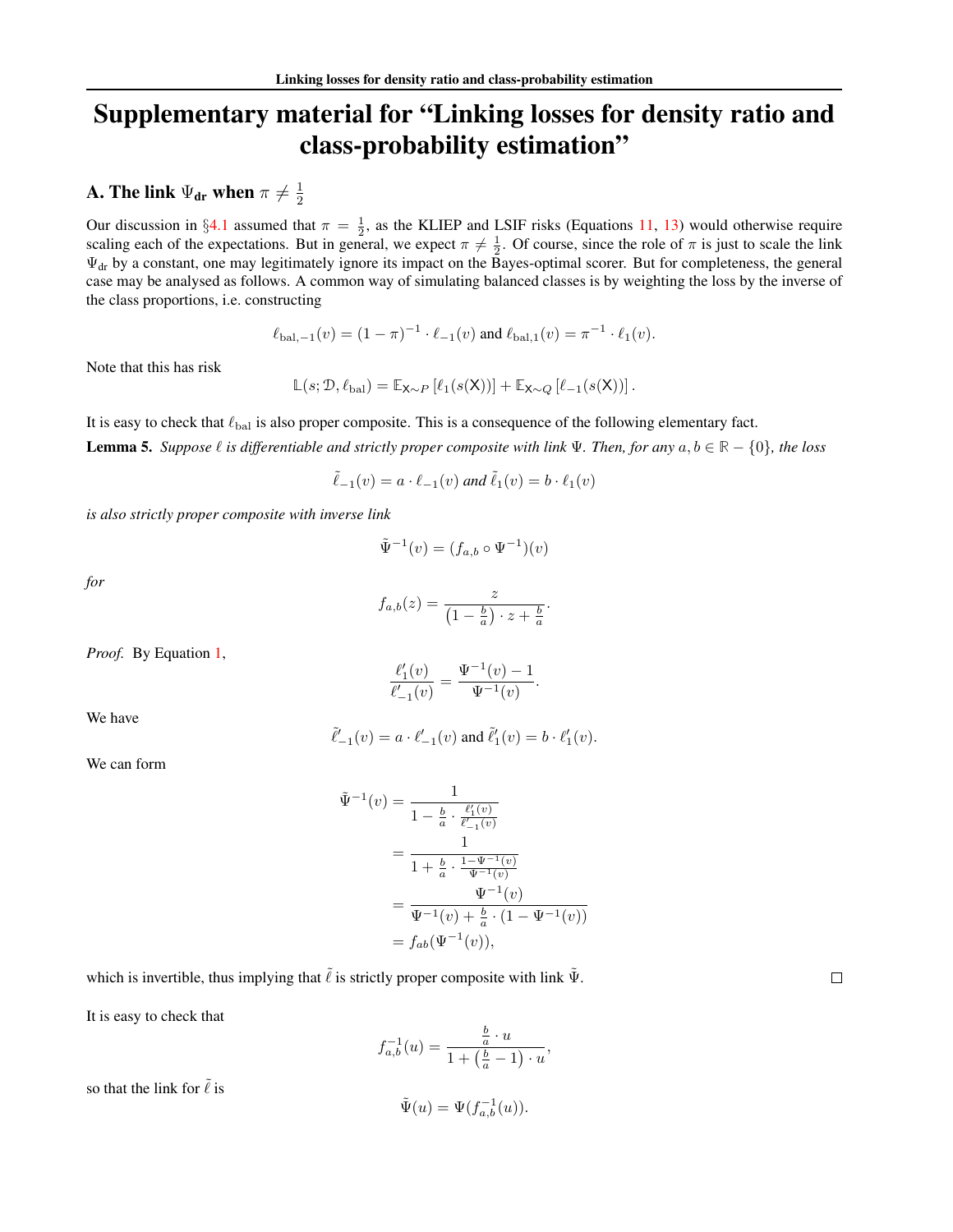Now suppose that a loss employs link  $\Psi_{dr}$ , as per Equation [9.](#page-2-11) Then, its corresponding  $\tilde{\ell}$  employs the link

$$
\tilde{\Psi}(u) = \Psi_{\mathrm{dr}}(f_{a,b}^{-1}(u))
$$
\n
$$
= \frac{f_{a,b}^{-1}(u)}{1 - f_{a,b}^{-1}(u)}
$$
\n
$$
= \frac{b}{a} \cdot \frac{u}{1 - u}.
$$

For the balanced loss with  $a = (1 - \pi)^{-1}$  and  $b = \pi^{-1}$ ,

$$
\Psi_{\rm bal}(u) = \frac{1-\pi}{\pi} \cdot \frac{u}{1-u},
$$

which is exactly the general  $\Psi_{dr}$  of Equation [8.](#page-1-6) Thus, if we minimise  $\ell_{bal}$ , we will have Bayes-optimal scorer exactly the density ratio r. We can view the objectives of both KLIEP and LSIF as doing precisely this, even for general  $\pi \neq \frac{1}{2}$ .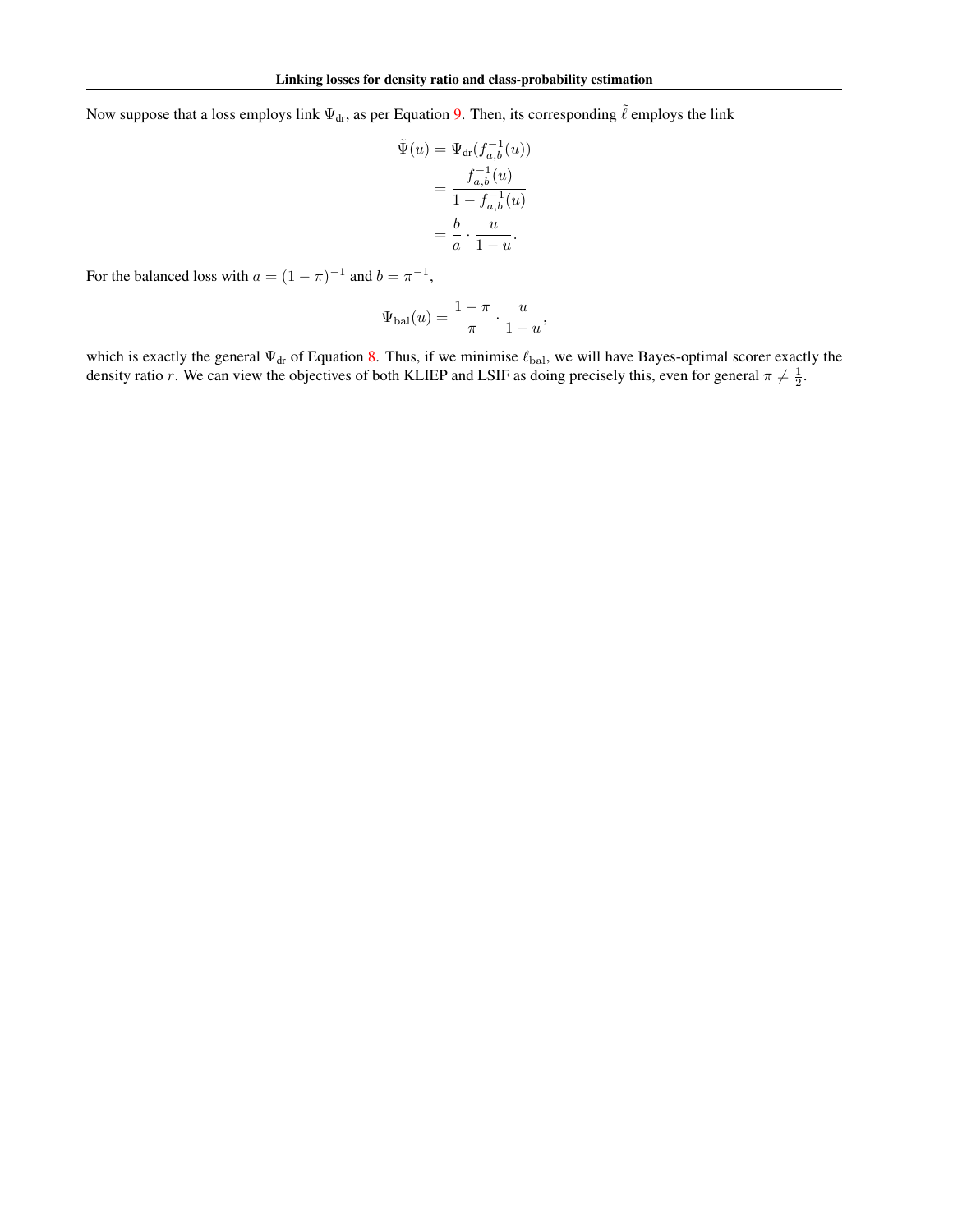## <span id="page-12-0"></span>B. An alternate proof of Proposition [3](#page-3-0)

Fix some concave differentiable  $\underline{L}$ :  $[0, 1] \rightarrow \mathbb{R}$ ; this will serve as a conditional Bayes risk for the CPE loss

$$
\lambda_{-1}(p) = \underline{\mathsf{L}}(p) - p \cdot \underline{\mathsf{L}}'(p)
$$
 and 
$$
\lambda_1(p) = \underline{\mathsf{L}}(p) + (1 - p) \cdot \underline{\mathsf{L}}'(p),
$$

which is guaranteed to be proper by [Reid & Williamson](#page-9-5) [\(2010,](#page-9-5) Theorem 7). (Unlike the losses in the body, we have  $\lambda: \{\pm 1\} \times [0,1] \to \mathbb{R}_+$ .) Note that any other differentiable proper loss  $\tilde{\lambda}$  with same conditional Bayes risk must differ from  $\lambda$  by a linear term; this is because the two losses will have identical weight functions, and so must have identical derivatives by [Reid & Williamson](#page-9-5) [\(2010,](#page-9-5) Theorem 1).

The risk for an estimator  $\hat{\eta}$ :  $\mathcal{X} \rightarrow [0, 1]$  under  $\lambda$  is

$$
2 \cdot \mathbb{L}(\hat{\eta}; \mathcal{D}, \lambda) = \mathbb{E}_{\mathbf{X} \sim P} [\lambda_1(\hat{\eta}(\mathbf{X}))] + \mathbb{E}_{\mathbf{X} \sim Q} [\lambda_{-1}(\hat{\eta}(\mathbf{X}))]
$$
  
= 
$$
\mathbb{E}_{\mathbf{X} \sim Q} [r(\mathbf{X}) \cdot \lambda_1(\hat{\eta}(\mathbf{X})) + \lambda_{-1}(\hat{\eta}(\mathbf{X}))]
$$

where the second line uses an importance reweighting for the expectation with respect to Q.

Let 
$$
g(z) = -(1+z) \cdot \underline{L}(\frac{z}{1+z})
$$
. (Evidently,  $g = f^{\circledast}$ , where  $f = -\underline{L}$ .) Now,  $g'(z) = \frac{1}{1+z} \cdot -\underline{L}'(\frac{z}{1+z}) - \underline{L}(\frac{z}{1+z})$ . So,

$$
g'\left(\frac{\hat{\eta}}{1-\hat{\eta}}\right) = -(1-\hat{\eta}) \cdot \underline{\mathbf{L}}'(\hat{\eta}) - \underline{\mathbf{L}}(\hat{\eta})
$$

$$
= -\lambda_1(\hat{\eta}),
$$

and similarly

$$
\frac{\hat{\eta}}{1-\hat{\eta}}\cdot g'\left(\frac{\hat{\eta}}{1-\hat{\eta}}\right)-g\left(\frac{\hat{\eta}}{1-\hat{\eta}}\right)=\lambda_{-1}(\hat{\eta}).
$$

Further, the Bayes risk for the loss is [\(Reid & Williamson,](#page-9-11) [2011,](#page-9-11) Theorem 9)

$$
2 \cdot \mathbb{L}^*(\mathcal{D}, \lambda) \doteq 2 \cdot \min_{\hat{\eta}: \mathfrak{X} \to [0,1]} \mathbb{L}^*(\hat{\eta}; \mathcal{D}, \lambda)
$$
  
=  $-I_g(P, Q)$   
=  $\mathbb{E}_{\mathbf{X} \sim Q} [-g(r(\mathbf{X}))],$ 

where  $I_g(\cdot, \cdot)$  denotes the f-divergence with generator g. Thus,

$$
2 \cdot \mathbb{L}(\hat{\eta}; \mathcal{D}, \lambda) = \mathbb{E}_{\mathsf{X} \sim Q} \left[ - r(\mathsf{X}) \cdot g'(r(\mathsf{X})) + \hat{r}(\mathsf{X}) \cdot g'\left(\hat{r}(\mathsf{X})\right) - g(\hat{r}(\mathsf{X})) \right],
$$

where  $\hat{r}(x) = \frac{\hat{\eta}(x)}{1 - \hat{\eta}(x)}$ . This implies the regret is

$$
2 \cdot \text{reg}(\hat{\eta}; \mathcal{D}, \lambda) = 2 \cdot \mathbb{L}(\hat{\eta}; \mathcal{D}, \lambda) - 2 \cdot \mathbb{L}^*(\mathcal{D}, \lambda)
$$
  
=  $\mathbb{E}_{\mathbf{X} \sim Q} [-r(\mathbf{X}) \cdot g'(r(\mathbf{X})) + \hat{r}(\mathbf{X}) \cdot g'(\hat{r}(\mathbf{X})) - g(\hat{r}(\mathbf{X})) + g(r(\mathbf{X}))]$   
=  $\mathbb{E}_{\mathbf{X} \sim Q} [B_g(r(\mathbf{X}), \hat{r}(\mathbf{X}))].$ 

Note now that for any link  $\Psi$  and resulting proper composite  $\ell$ , we have  $\mathbb{L}(\hat{\eta}; D, \lambda) = \mathbb{L}(s; \mathcal{D}, \ell)$  where  $\hat{\eta} = \Psi^{-1} \circ s$ , and in particular reg( $\hat{\eta}$ ;  $\mathcal{D}$ ,  $\lambda$ ) = reg( $s$ ;  $\mathcal{D}$ ,  $\ell$ ). Thus, the statement of the Proposition holds.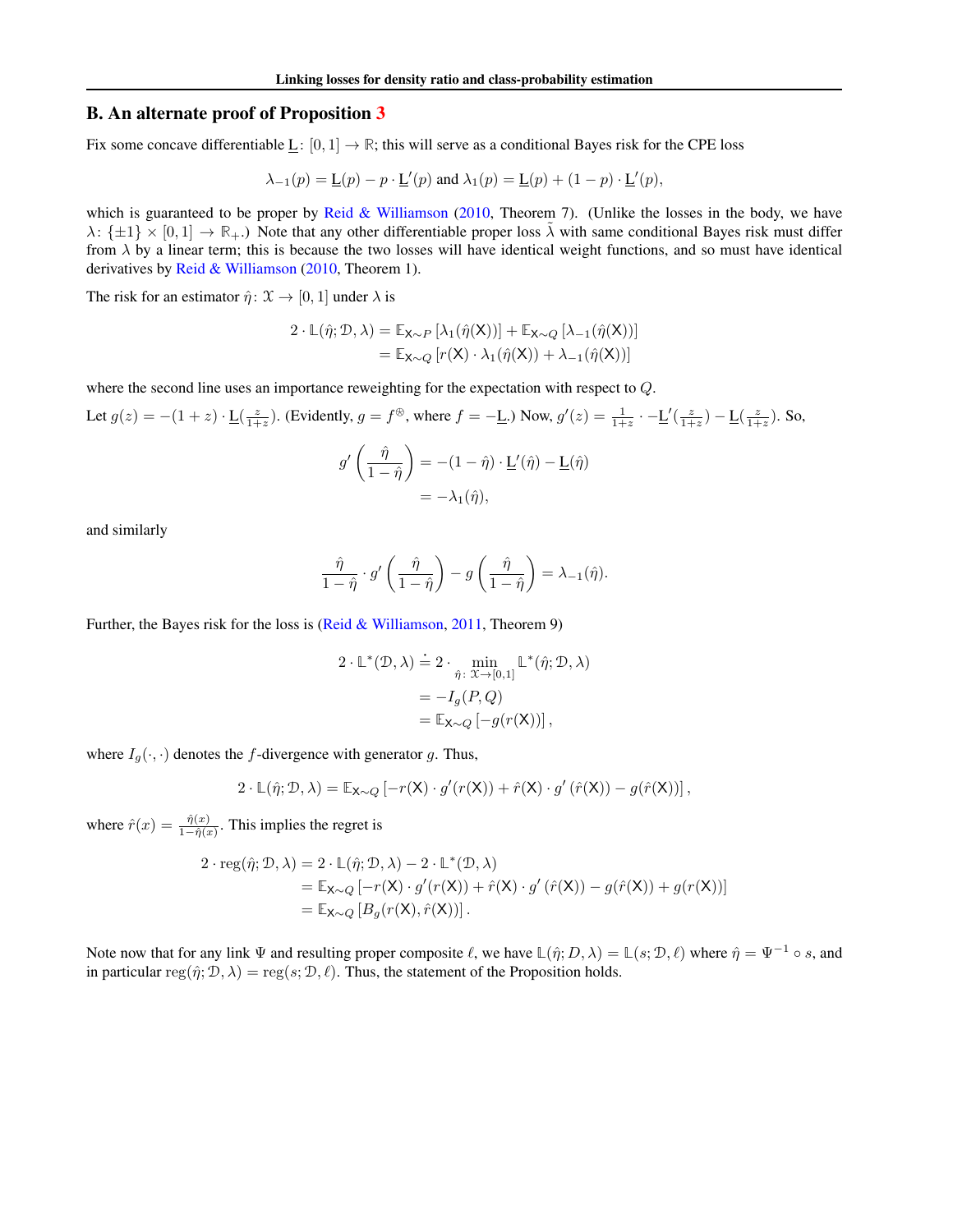#### <span id="page-13-0"></span>**C.** Proposition [3](#page-3-0) when  $\pi \neq \frac{1}{2}$ 2

We now show how to generalise the analysis of Proposition [3](#page-3-0) when  $\pi \neq \frac{1}{2}$ . Let

$$
\tilde{\ell}_{-1}(v) = 2 \cdot (1 - \pi) \cdot \ell_{-1}(v) \text{ and } \tilde{\ell}_{1}(v) = 2 \cdot \pi \cdot \ell_{1}(v).
$$

Then, we have the trivial risk equivalence

$$
\mathbb{L}(s; (P,Q,\pi), \ell) = \mathbb{L}(s; (P,Q, \frac{1}{2}), \tilde{\ell}).
$$

and so

reg
$$
(s; (P, Q, \pi), \ell) = \text{reg}(s; (P, Q, \frac{1}{2}), \tilde{\ell}).
$$

By Lemma [5,](#page-10-1) the loss  $\tilde{\ell}$  is strictly proper composite. So, we can just apply the original statement of Proposition [3](#page-3-0) to the right hand side: we get

reg
$$
(s; (P, Q, \pi), \ell) = \frac{1}{2} \cdot \mathbb{E}_{\mathsf{X} \sim Q} \left[ B_{f_{\pi}^{\circledast}}(r(\mathsf{X}), \hat{r}(\mathsf{X})) \right],
$$

where  $f_{\pi}$  is the negative Bayes risk of  $\tilde{\ell}$ . Note that, unlike in the original Proposition [3,](#page-3-0) the precise divergence being used varies with  $\pi$ . This is somewhat awkward, and hence we favour the presentation of  $\pi = \frac{1}{2}$  in the body. Note also that the above may be used to generalise Lemma [4,](#page-4-0) where again the weight will vary with  $\pi$ .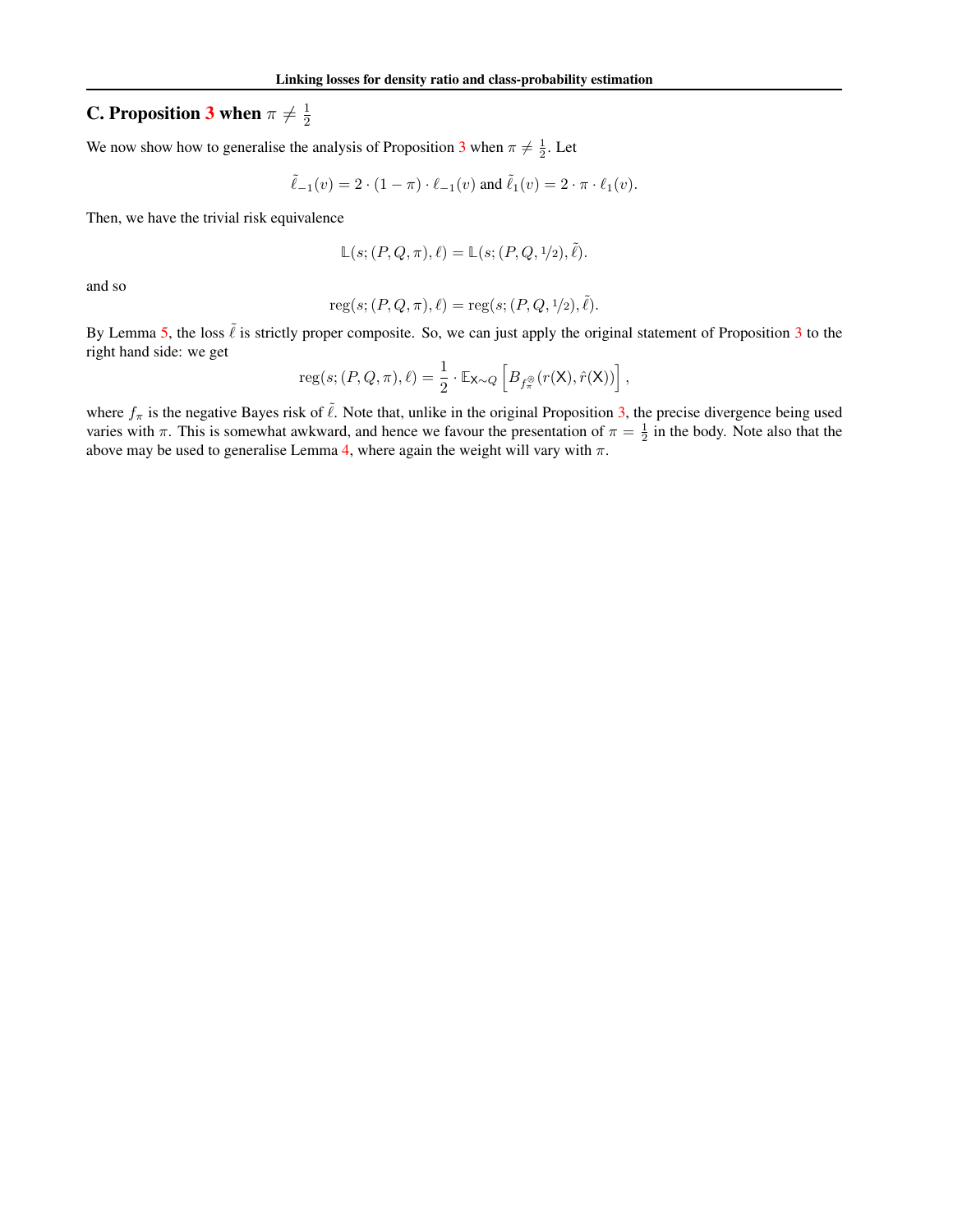## <span id="page-14-0"></span>D. On the  $f$ -divergence estimation view of density ratio estimation

Previous work (e.g. [\(Sugiyama et al.,](#page-9-10) [2012a\)](#page-9-10)) has explicated the relationship between density ratio estimation and the estimation of a suitable f-divergence between the underlying distributions. Recall that for convex  $\phi$ ,  $\phi(v) = \sup_u yv$  $\phi^*(y)$ , where  $\phi^*$  denotes the convex conjugate of  $\phi$ . Thus, an f-divergence with convex generator  $\phi$  is expressible as [\(Nguyen et al.,](#page-8-23) [2010\)](#page-8-23)

$$
I_{\phi}(P, Q) = \mathbb{E}_{\mathsf{X} \sim Q} \left[ \phi \left( \frac{p(\mathsf{X})}{q(\mathsf{X})} \right) \right]
$$
  
\n
$$
= \mathbb{E}_{\mathsf{X} \sim Q} \left[ \sup_{s \in \mathbb{R}} \left( \frac{p(\mathsf{X})}{q(\mathsf{X})} \cdot s - \phi^*(s) \right) \right]
$$
  
\n
$$
= \sup_{s \colon \mathsf{X} \to \mathbb{R}} \mathbb{E}_{\mathsf{X} \sim P} \left[ s(\mathsf{X}) \right] - \mathbb{E}_{\mathsf{X} \sim Q} \left[ \phi^*(s(\mathsf{X})) \right]
$$
  
\n
$$
= - \inf_{s \colon \mathsf{X} \to \mathbb{R}} \mathbb{E}_{\mathsf{X} \sim P} \left[ -s(\mathsf{X}) \right] + \mathbb{E}_{\mathsf{X} \sim Q} \left[ \phi^*(s(\mathsf{X})) \right]
$$
  
\n
$$
= -2 \cdot \inf_{s \colon \mathsf{X} \to \mathbb{R}} \mathbb{E}_{\mathsf{X} \sim P} \left[ e(\mathsf{Y}, s(\mathsf{X})) \right], \tag{31}
$$

for a distribution  $\mathcal{D} = (P, Q, \frac{1}{2})$ , and a loss  $\ell$  defined by

<span id="page-14-1"></span>
$$
\ell_{-1}(v) = \phi^*(v) \text{ and } \ell_1(v) = -v. \tag{32}
$$

For  $\phi$  strictly convex,  $\phi^*$  is differentiable [\(Rockafellar,](#page-9-14) [1972,](#page-9-14) Theorem 26.3), and  $\phi'$  invertible. Thus, the loss of Equation [32](#page-14-1) is proper composite with inverse link

$$
\Psi^{-1}(v) = \frac{1}{1 - \frac{\ell'_1(v)}{\ell'_{-1}(v)}}
$$

$$
= \frac{(\phi^*)'(v)}{(\phi^*)'(v) + 1}
$$

$$
= \frac{(\phi')^{-1}(v)}{(\phi')^{-1}(v) + 1}.
$$

We thus have

$$
\Psi(p) = \phi' \left( \frac{p}{1-p} \right).
$$

Consider the Pearson divergence, with  $\phi(v) = \frac{1}{2}v^2$ . Then,  $\Psi = \Psi_{dr}$  as per Equation [9.](#page-2-11) Thus, the problem of estimating the Pearson divergence in this manner implicitly involves computing the density ratio  $p/q$  for the class-conditionals.

While the above established that the loss  $(\phi^*(v), -v)$  is one way to estimate an f-divergence, there is in fact an infinite family of losses that will achieve the same task. All such losses simply modify the underlying link function that is employed. Formally, we can understand Equation  $32$  in terms of a proper loss  $\lambda$ , defined by

$$
\lambda_y(p) = \ell_y(\Psi(p)) = \ell_y\left(\phi'\left(\frac{p}{1-p}\right)\right).
$$

In particular,

$$
\lambda_{-1}(p) = \phi^* \left( \phi' \left( \frac{p}{1-p} \right) \right) \text{ and } \lambda_1(p) = -\phi' \left( \frac{p}{1-p} \right).
$$

Thus, Equation [32](#page-14-1) is simply a manifestation of the fact that<sup>[3](#page-14-2)</sup> for such a  $\lambda$ ,

$$
I_{\phi}(P,Q) = -2 \cdot \inf_{\hat{\eta}: \ \mathfrak{X} \to [0,1]} \mathbb{E}_{(\mathsf{X},\mathsf{Y}) \sim \mathcal{D}} \left[ \lambda(\mathsf{Y},\hat{\eta}(\mathsf{X})) \right],
$$

<span id="page-14-2"></span> $3$ This is just a restatement of [Reid & Williamson](#page-9-11) [\(2011,](#page-9-11) Theorem 9), which is presented in terms of the underlying Bayes risk for the proper loss. Note that for the given  $\lambda$ , we have conditional Bayes risk  $\underline{L}(\eta) = -(1 - \eta) \cdot \left( \frac{\eta}{1 - \eta} \cdot \phi'(\frac{\eta}{1 - \eta}) - \phi^* \left( \phi'(\frac{\eta}{1 - \eta}) \right) \right)$ , which by definition of conjugacy is  $\underline{L}(\eta) = -(1 - \eta) \cdot \phi\left(\frac{\eta}{1 - \eta}\right)$ , as per [Reid & Williamson](#page-9-11) [\(2011\)](#page-9-11).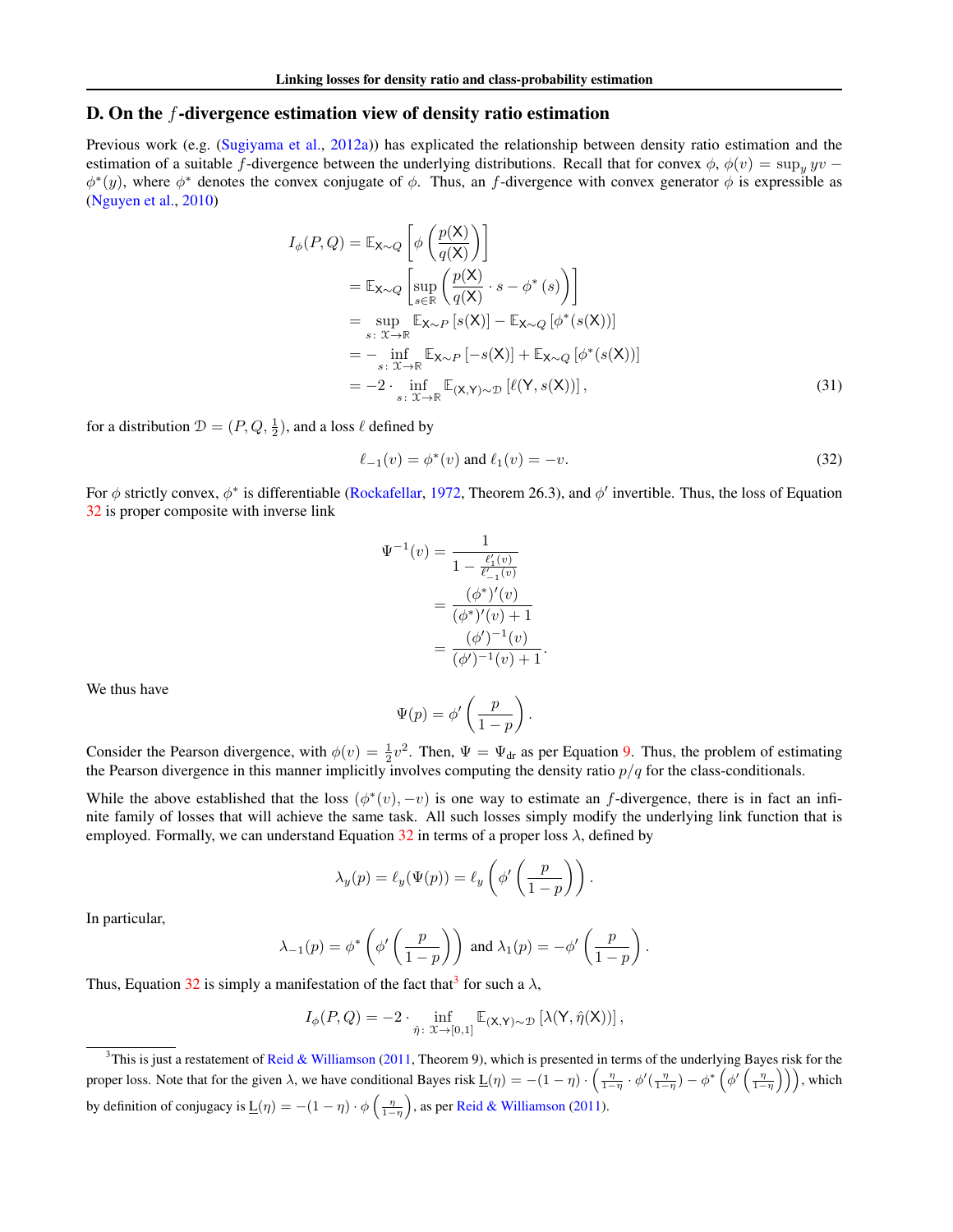where we now see that we have arbitrary flexibility in terms of the link function Ψ we employ to construct a proper composite loss. In particular, given any  $\phi$ , we can compute the proper loss  $\lambda$ , and then compose it with  $\Psi_{dr}$  to get a proper composite loss whose minimisation gives us a density ratio. But we can equally well use some other link function, in which case we will estimate the divergence, but will not directly estimate the density ratio.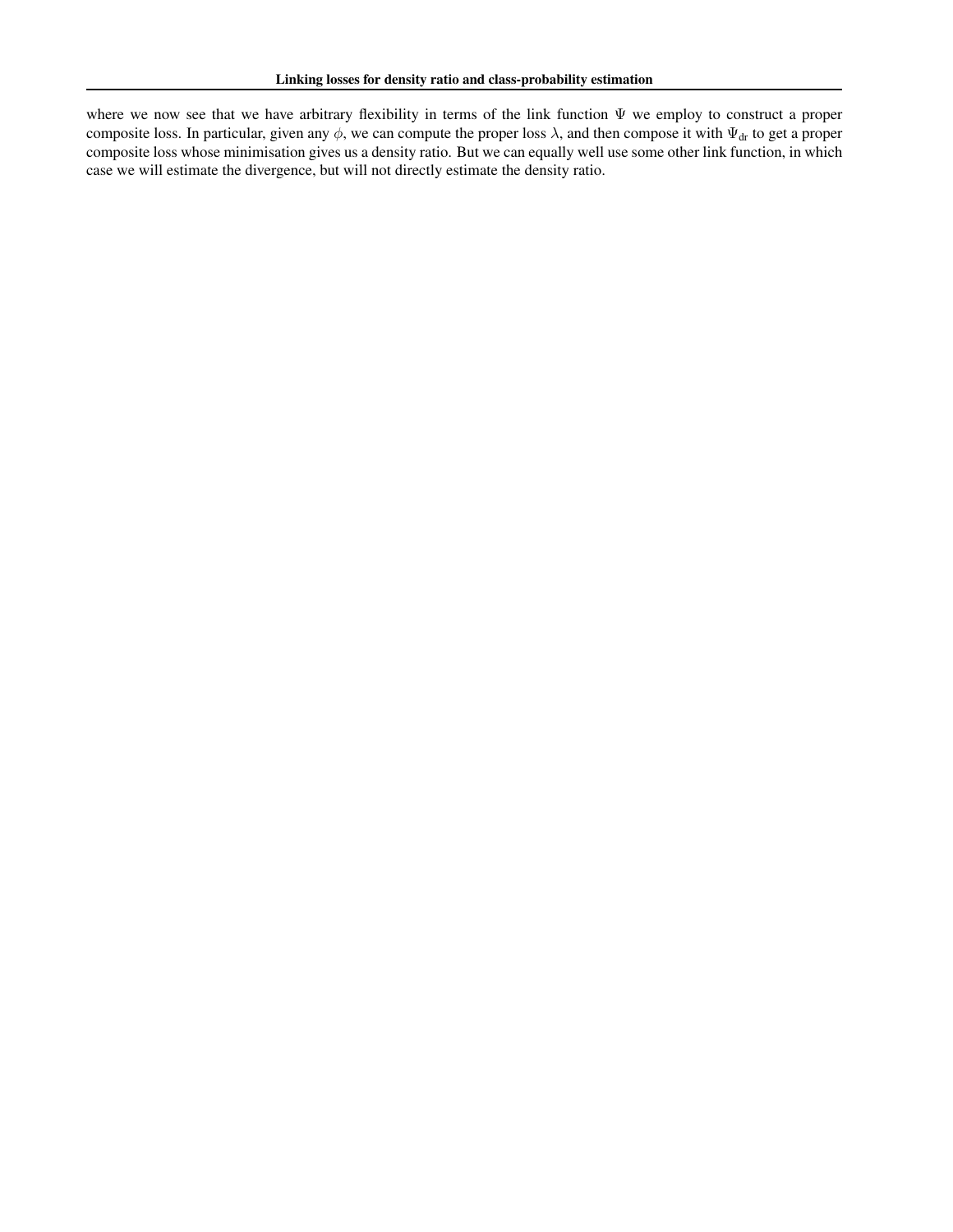## <span id="page-16-0"></span>E. Weight functions for the family of power losses

See e.g. [Reid & Williamson](#page-9-5) [\(2010\)](#page-9-5) for the weights and link functions for the standard proper composite losses. For the power loss with parameter  $\alpha \in \mathbb{R}_+$ ,

<span id="page-16-1"></span>
$$
\ell_{-1}(v) = \frac{v^{1+\alpha} - 1}{1+\alpha}
$$
 and  $\ell_1(v) = \frac{1-v^{\alpha}}{\alpha}$ ,

Lemma [1](#page-2-0) established that the loss is proper composite with link  $\Psi_{dr}$ . The underlying proper loss  $\lambda = \ell \circ \Psi_{dr}$  is

$$
\lambda_{-1}(u) = \frac{1}{1+\alpha} \cdot \left( \left( \frac{u}{1-u} \right)^{1+\alpha} - 1 \right) \text{ and } \lambda_1(u) = \frac{1}{\alpha} \cdot \left( 1 - \left( \frac{u}{1-u} \right)^{\alpha} \right). \tag{33}
$$

Observe that the partial losses are negatively unbounded; similarly, the negative Bayes risk is unbounded at the endpoints 0 and 1. Thus, this is not a *definite* loss in the sense of [Reid & Williamson](#page-9-5) [\(2010\)](#page-9-5).

Now, a proper loss satisfies  $\lambda'_{-1}(u) = u \cdot w(u)$  and  $\lambda'_1(u) = -(1-u) \cdot w(u)$  [\(Reid & Williamson,](#page-9-5) [2010,](#page-9-5) Theorem 1). It is easy to check that

$$
\lambda'_{-1}(u) = \left(\frac{u}{1-u}\right)^{\alpha} \cdot \frac{1}{(1-u)^2} \text{ and } \lambda'_1(u) = -\left(\frac{u}{1-u}\right)^{\alpha-1} \cdot \frac{1}{(1-u)^2}.
$$

Thus, from either equation, the weight function for the loss is

$$
w(c) = \frac{1}{c^{1-\alpha} \cdot (1-c)^{2+\alpha}}.
$$

which is an instance of the  $(\alpha, \beta)$  Beta family of weight functions from [Buja et al.](#page-8-2) [\(2005,](#page-8-2) Section 11), where  $\beta = 1 - \alpha$ . By Equation [21,](#page-4-2) the weight over density ratios is checked to be

$$
w_{\text{DR}}(\rho) = \rho^{\alpha - 1}.
$$

The latter weight relates to a family of power divergences proposed in [Basu et al.](#page-8-11) [\(1998\)](#page-8-11), as already noted by [Sugiyama](#page-9-10) [et al.](#page-9-10) [\(2012a\)](#page-9-10). We can explicate this connection in our jargon as follows. Considering the weight  $w(c) = c^{\alpha-1}$  over cost ratios, we have corresponding negative Bayes risk

$$
f(c) = \int \int w(c) \, dc \, dc = \frac{1}{\alpha \cdot (\alpha + 1)} \cdot c^{\alpha + 1},
$$

assuming for simplicity that  $\alpha \notin \{-1, 0\}$ . Since  $f'(c) = \frac{c^{\alpha}}{\alpha}$  $\frac{d^{2n}}{\alpha}$ , we have Bregman divergence

$$
B_f(x,y) = \frac{1}{\alpha \cdot (\alpha+1)} \cdot (x^{\alpha+1} - y^{\alpha+1} - (\alpha+1) \cdot y^{\alpha} \cdot (x-y))
$$
  
= 
$$
\frac{1}{\alpha \cdot (\alpha+1)} \cdot (x^{\alpha+1} - y^{\alpha+1} - (\alpha+1) \cdot y^{\alpha} \cdot x + (\alpha+1) \cdot y^{\alpha+1})
$$
  
= 
$$
\frac{1}{\alpha \cdot (\alpha+1)} \cdot (x^{\alpha+1} - (\alpha+1) \cdot y^{\alpha} \cdot x + \alpha \cdot y^{\alpha+1})
$$
  
= 
$$
\frac{1}{\alpha+1} \cdot \left(\frac{1}{\alpha} \cdot x^{\alpha+1} - \left(1 + \frac{1}{\alpha}\right) \cdot y^{\alpha} \cdot x + y^{\alpha+1}\right).
$$

Now consider probability densities  $p, q$  over some instance space  $\mathfrak{X}$ . Then,

$$
\int_{\mathcal{X}} B_f(p(x), q(x)) dx = \frac{1}{\alpha + 1} \cdot \int_{\mathcal{X}} \left( \frac{1}{\alpha} \cdot p(x)^{\alpha + 1} - \left( 1 + \frac{1}{\alpha} \right) \cdot q(x)^{\alpha} \cdot p(x) + q(x)^{\alpha + 1} \right) dx,
$$

which is a scaled version of the divergence between  $p$ ,  $q$  proposed in [Basu et al.](#page-8-11) [\(1998,](#page-8-11) Equation 2.1).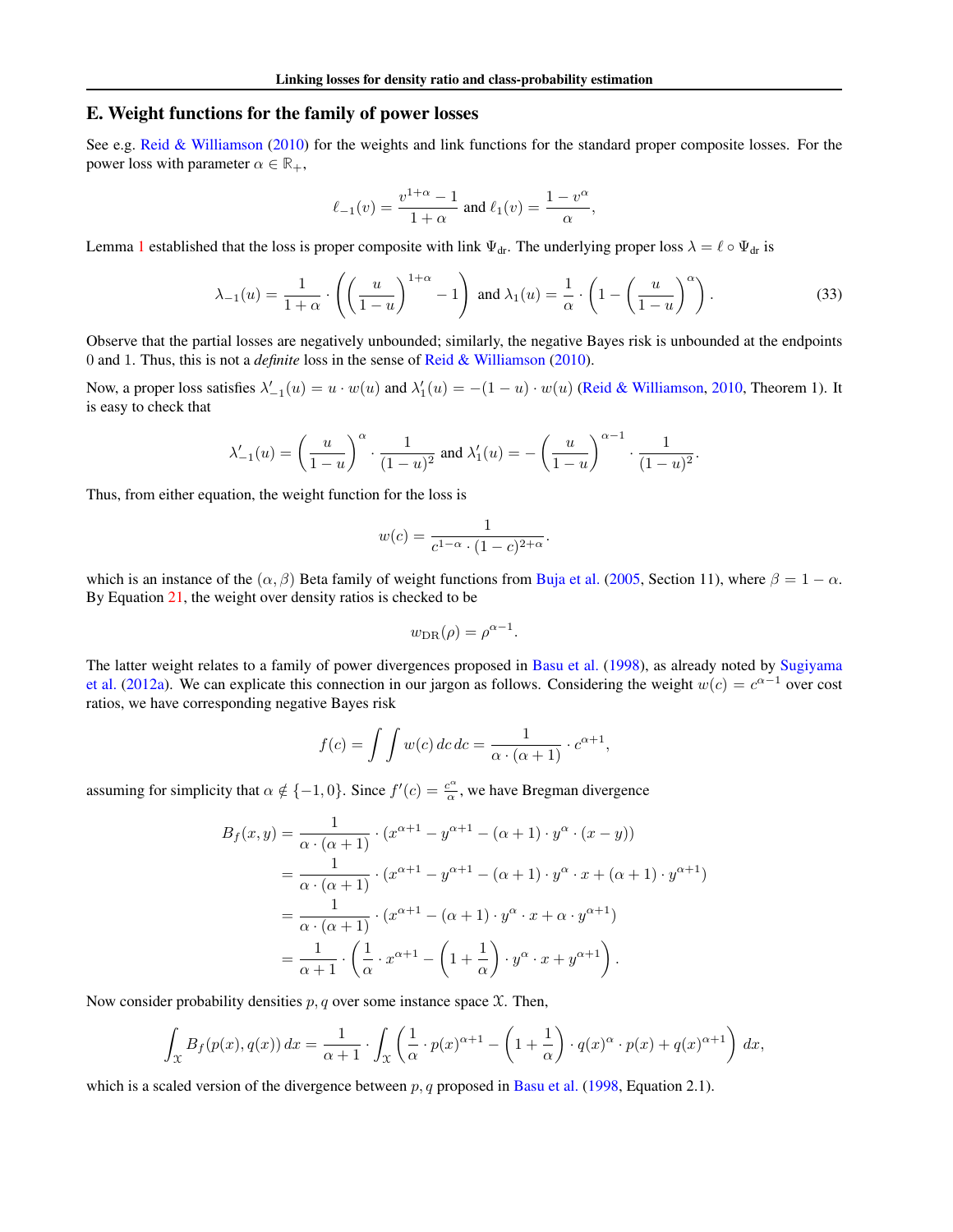## <span id="page-17-0"></span>F. Convex versions of the family of power losses for  $\alpha > 1$

Recall from Appendix  $E$  that the power family of losses has weight over cost ratios given by

$$
w(c) = \frac{1}{c^{1-\alpha} \cdot (1-c)^{2+\alpha}}
$$

with underlying proper loss

$$
\lambda_{-1}(u) = \frac{1}{1+\alpha} \cdot \left( \left( \frac{u}{1-u} \right)^{1+\alpha} - 1 \right) \text{ and } \lambda_{1}(u) = \frac{1}{\alpha} \cdot \left( 1 - \left( \frac{u}{1-u} \right)^{\alpha} \right).
$$

For the proper composite loss  $\ell = \lambda \circ \Psi$  to be convex, the weight w and link  $\Psi$  must satisfy [\(Reid & Williamson,](#page-9-5) [2010,](#page-9-5) Theorem 29)

$$
-\frac{1}{c} \le \frac{w'(c)}{w(c)} - \frac{\Psi''(c)}{\Psi'(c)} \le \frac{1}{1-c}.
$$

For the power weight, we have

$$
w'(c) = \frac{3c + \alpha - 1}{c^{2-\alpha} \cdot (1-c)^{3+\alpha}},
$$

and so

$$
\frac{w'(c)}{w(c)} = \frac{3c + \alpha - 1}{c \cdot (1 - c)}.
$$

Thus, any candidate link must satisfy

<span id="page-17-1"></span>
$$
\frac{\Psi''(c)}{\Psi'(c)} \in \left[\frac{2}{1-c} + \frac{\alpha - 1}{c \cdot (1-c)}, \frac{2}{1-c} + \frac{\alpha}{c \cdot (1-c)}\right].
$$
\n(34)

Consider the link function  $\Psi_{dr}(c)$ , which we showed was employed by the power losses in Lemma [1.](#page-2-0) This link has  $\Psi_{dr}'(c) = \frac{1}{(1-c)^2}$ , and  $\Psi_{dr}''(c) = \frac{2}{(1-c)^3}$ , so that

$$
\frac{\Psi''(c)}{\Psi'(c)} = \frac{2}{1-c}.
$$

Evidently, this satisfies Equation [34](#page-17-1) only if  $\alpha < 1$ ; for  $\alpha > 1$ , the left hand side of the bound is greater than  $\frac{2}{1-c}$ . This explains why the power family of losses as presented in §[4.1](#page-2-7) is only convex for  $\alpha \in (0, 1]$ .

It is natural to seek the canonical link for the above weight function, so as to guarantee convexity. This is easily checked to be

$$
\Psi_{\mathrm{can}}(u)=\frac{1}{\alpha\cdot(\alpha+1)}\cdot\frac{u^\alpha}{(1-u)^{1+\alpha}}\cdot(\alpha+1-u)-\frac{1}{\alpha},
$$

with  $\Psi_{\text{can}}(u) \to \log \frac{u}{1-u} + \frac{1}{1-u}$  as  $\alpha \to 0$ . Unfortunately, the link does not possess an analytic inverse for general  $\alpha$ . Thus, generating the corresponding proper composite loss is not simple. (For  $\alpha = 1$ , we presented the canonical link in Equation [25.](#page-5-5)) We can fortunately generate convex losses for general  $\alpha$  by employing a simple non-canonical link. It is easily checked that a  $\Psi'$  satisfying the left hand side of the bound in Equation [34](#page-17-1) is

$$
\Psi'(c) = \frac{1}{c^{1-\alpha} \cdot (1-c)^{1+\alpha}}
$$

with corresponding  $\Psi$  for  $\alpha \neq 0$ 

$$
\Psi(c) = \frac{1}{\alpha} \cdot \left(\frac{c}{1-c}\right)^{\alpha},
$$

with the constant of integration chosen such that  $\Psi(0) = 0$  and  $\Psi(1) = +\infty$ . (Choosing the constant so that  $\Psi(0) = -1/\alpha$ allows for  $\alpha = 0$  to be handled as well, but as this lower bound is somewhat awkward, we will handle that case separately.) This can further be checked to have inverse

$$
\Psi^{-1}(v) = \frac{(\alpha \cdot v)^{1/\alpha}}{(\alpha \cdot v)^{1/\alpha} + 1} = \Psi_{\text{dr}}^{-1}((\alpha \cdot v)^{1/\alpha}),
$$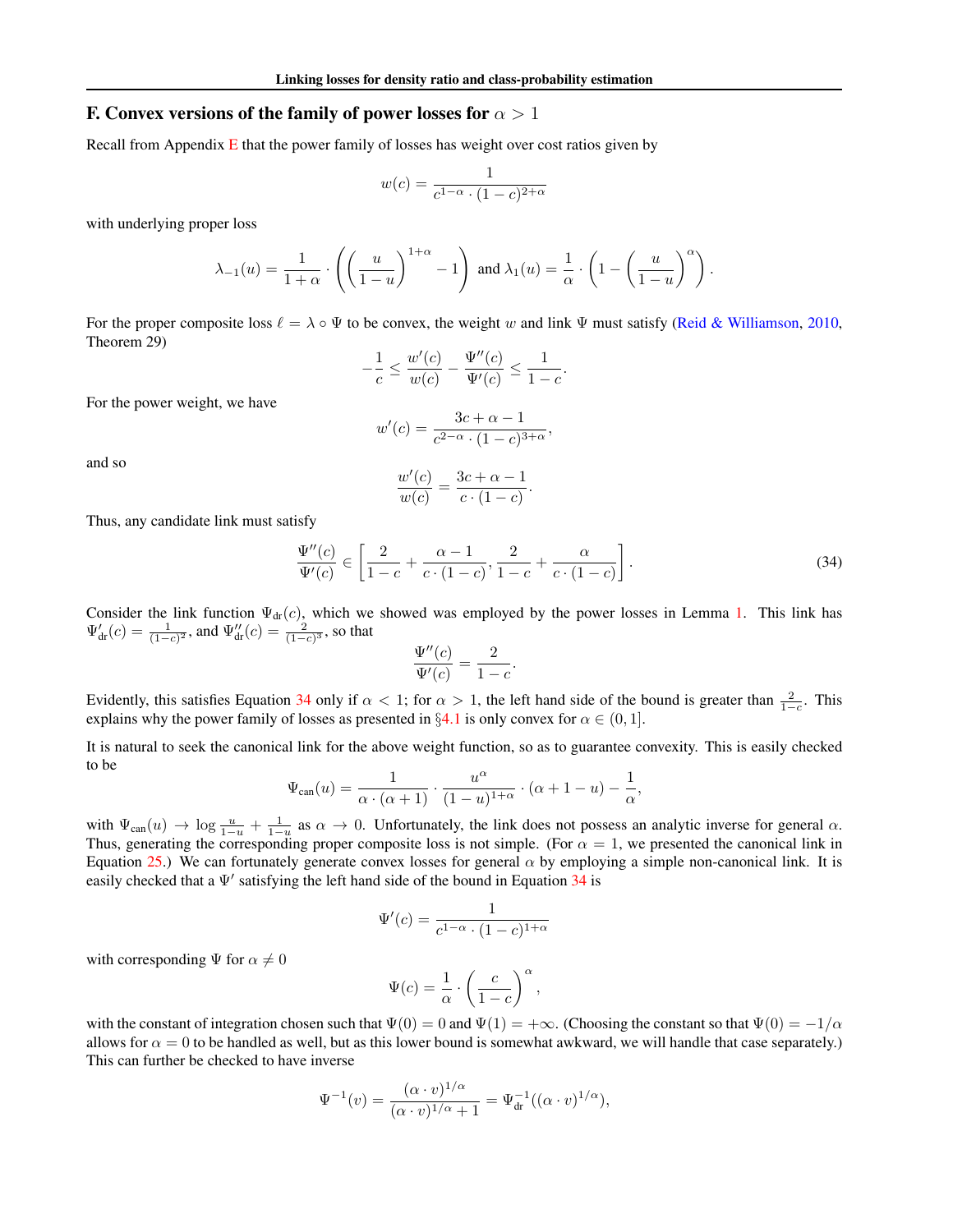defined on  $v \in [0,\infty)$ . Defining  $\ell = \lambda \circ \Psi^{-1}$  for  $\lambda$  as per Equation [33,](#page-16-1) the corresponding proper composite loss employing this link is then 1+α

$$
\ell_{-1}(v) = \frac{(\alpha \cdot v)^{\frac{1+\alpha}{\alpha}} - 1}{1+\alpha} \text{ and } \ell_1(v) = \frac{1-\alpha \cdot v}{\alpha}
$$

for  $v \geq 0$ .

For example, when  $\alpha = 2$ , we have the proper composite loss

$$
\ell_{-1}(v) = \frac{(2 \cdot v)^{\frac{3}{2}} - 1}{3}
$$
 and  $\ell_1(v) = \frac{1}{2} - v$ 

with link  $\Psi^{-1}(v) = \sqrt{2v}/(1 + \sqrt{2v})$  for  $v \ge 0$ .

For  $\alpha = 0$ , the admissible link is

$$
\Psi(c) = \log \frac{c}{1 - c},
$$

being the standard logit function. Note that  $\Psi(0) = -\infty$  and  $\Psi(1) = +\infty$ , so that there is no constraint on the range of scores. The corresponding proper composite loss is

$$
\ell_{-1}(v) = e^v \text{ and } \ell_1(v) = -v.
$$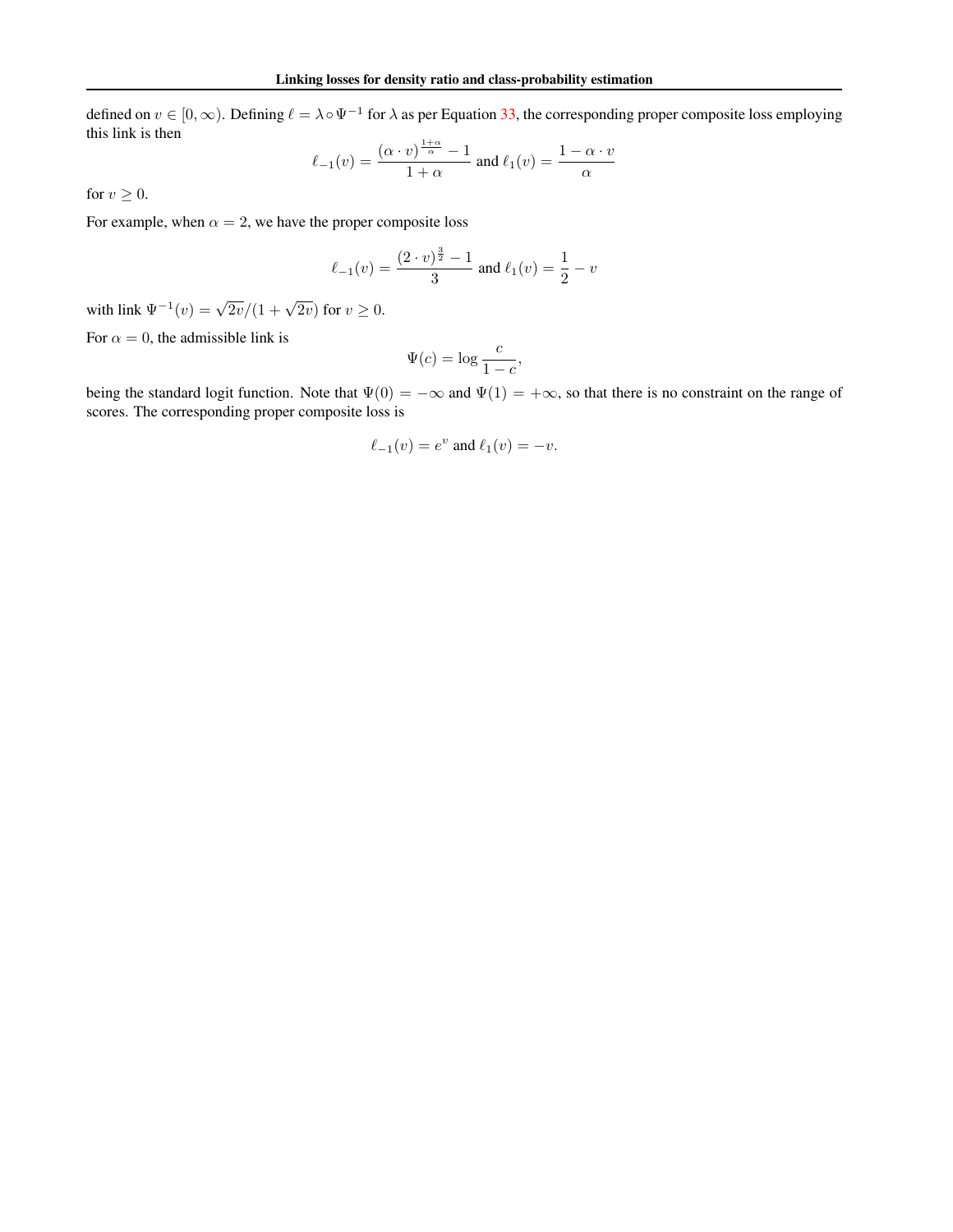## <span id="page-19-0"></span>G. The canonical loss for the step weight function

Consider the weight given by

$$
w(c) = \begin{cases} 1 & \text{if } c \in [a, b] \\ \frac{1}{h} & \text{else.} \end{cases}
$$

By definition, the canonical link is

$$
\Psi(c) = \begin{cases} \frac{c}{h} & \text{if } c \in [0, a] \\ c + \frac{(1-h)}{h} \cdot a & \text{if } c \in [a, b] \\ \frac{c}{h} + \frac{h-1}{h} \cdot (b-a) & \text{if } c \in [b, 1], \end{cases}
$$

with inverse

$$
\Psi^{-1}(v) = \begin{cases} h \cdot v & \text{if } v \in [0, \frac{a}{h}] \\ v + \frac{(h-1)}{h} \cdot a & \text{if } v \in [\frac{a}{h}, b + \frac{1-h}{h} \cdot a] \\ h \cdot v + (h-1) \cdot (a-b) & \text{if } c \in [b + \frac{1-h}{h} \cdot a, \frac{1}{h} + \frac{h-1}{h} \cdot (b-a)]. \end{cases}
$$

The corresponding canonical proper composite loss is thus the following amalgam of three square losses:

$$
\ell_{-1}(v) = \begin{cases} \frac{h}{2} \cdot v^{2} & \text{if } v \in [0, \frac{a}{h}] \\ \frac{1}{2}v^{2} + \frac{(h-1)}{h} \cdot a \cdot v + \frac{1-h}{2h^{2}} \cdot a^{2} & \text{if } v \in [\frac{a}{h}, b + \frac{1-h}{h} \cdot a] \\ \frac{h}{2} \cdot v^{2} + (h-1) \cdot (a-b) \cdot v + (h-1) \cdot \frac{(a-b)^{2} \cdot h - 2a^{2} + 2ab}{2h} & \text{if } c \in [b + \frac{1-h}{h} \cdot a, \frac{1}{h} + \frac{h-1}{h} \cdot (b-a)], \end{cases}
$$

and  $\ell_1(v) = \ell_{-1}(v) - v$ . In practice, as with square loss, one can allow v to be arbitrary, and then post-hoc truncate scores to lie in Im( $\Psi^{-1}$ ); alternately, with a linear model and bounded feature mapping, one can strongly regularise the weight vector to ensure that scores are in the desired range.